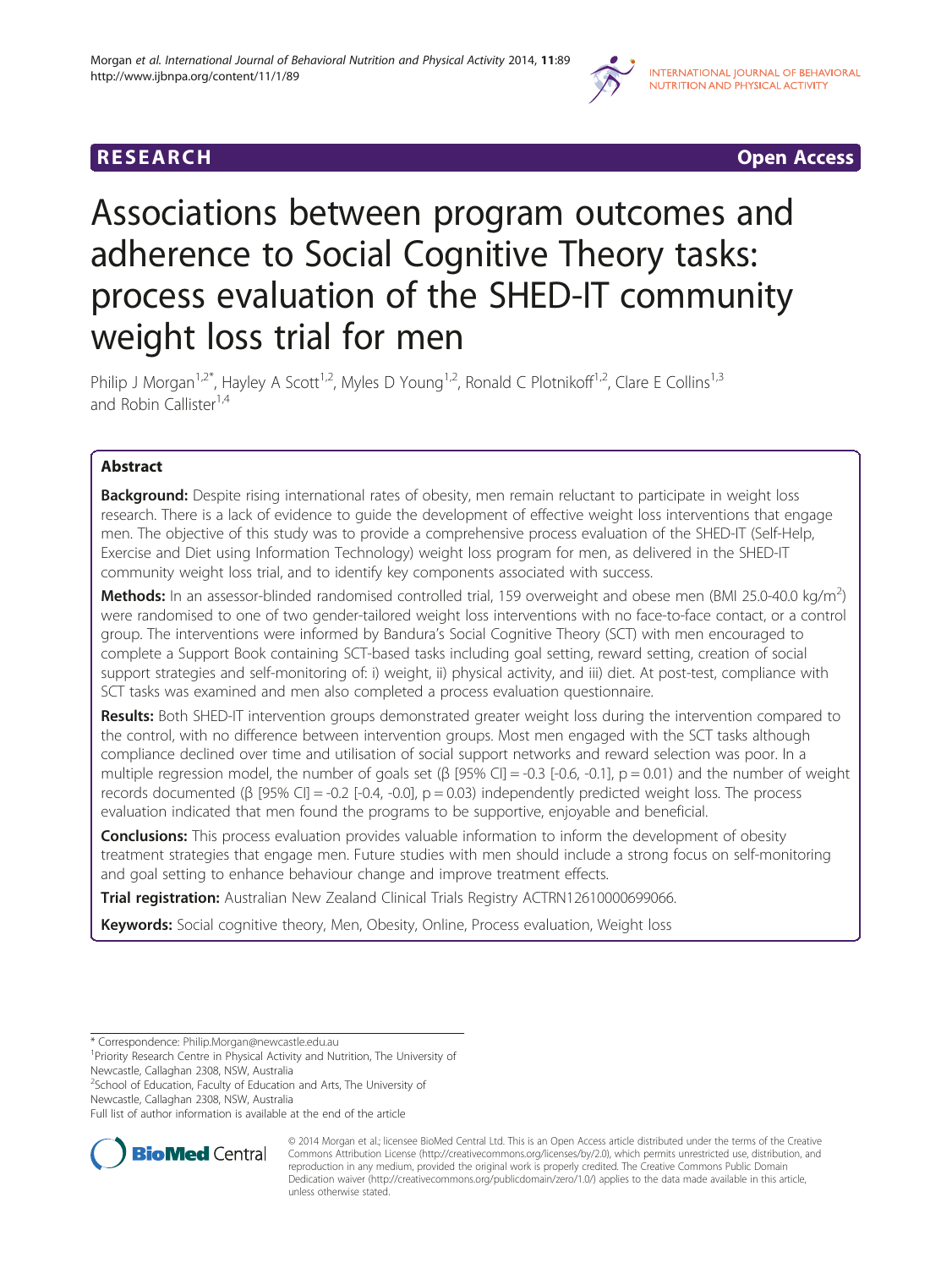#### Background

Obesity is an increasingly prevalent global health problem [[1\]](#page-12-0). Obesity more than triples the risk of developing type 2 diabetes, gall bladder disease and sleep apnoea, and doubles the risk of heart disease, hypertension and asthma [[2,3](#page-12-0)]. This is particularly concerning for males who exhibit a visceral abdominal pattern of obesity, which further increases the risk of developing obesity-related chronic diseases [[2\]](#page-12-0). Despite the need for weight management, men are less likely to perceive themselves as overweight [[4](#page-12-0)] or to participate in weight loss interventions or research [[5](#page-12-0)]. This may arise from a lack of appeal of traditional weight loss programs and/or reduced motivation after previous failed weight loss attempts [[6](#page-12-0)]. Previous studies indicate that face-to-face weight loss programs, particularly groupbased programs, do not appeal to men [\[5](#page-12-0)-[8\]](#page-12-0). Consequently, there is a need to develop weight loss programs targeted to men's physical and psychological profile [[9,10](#page-12-0)]. Men also report preferences for convenient programs that include personalised feedback, people they can relate to (particularly other men), the use of humour and minimal disruption to their current lifestyle [[6,8,11](#page-12-0)].

Currently, there is a lack of evidence to guide the development of effective weight loss interventions for men. Recent systematic reviews have clearly demonstrated that men are consistently under-represented in weight loss research [[5,9](#page-12-0)]. As such, many of the current recommendations provided to men attempting weight loss are based on trials that were predominantly conducted with women. A recent systematic review of male-only weight loss studies documented the success of gender-targeted approaches, but noted more high-quality studies are required to improve understanding of how to successfully engage men with effective weight loss programs [[9\]](#page-12-0). Process evaluation of such studies is an integral component of intervention research as it establishes the quality of the intervention and informs the design and implementation of future trials [[12](#page-12-0)]. Process evaluation may examine participants' views of the program, whether the program was implemented as intended and the effectiveness of individual program components in relation to study outcomes [\[12\]](#page-12-0). As there is limited evidence regarding effective weight loss interventions for men [[5,9\]](#page-12-0), process evaluation of male-only trials is essential to determine (i) which treatment modalities are feasible and acceptable to men, and (ii) which intervention components are associated with successful treatment outcomes in men.

We developed a male-only weight loss program called the SHED-IT (Self-Help, Exercise, and Diet using Information Technology) Program that involved no face-toface contact and was tailored for men. This program was successfully tested in a pilot study with University staff and students [\[10,11,13](#page-12-0)-[15](#page-12-0)] and was subsequently refined and tested in an effectiveness trial with a large community sample of overweight and obese men [[16,17](#page-12-0)]. Although both trials tested the SHED-IT program, important intervention changes were made between trials. For example, for the current trial, the face-to-face session was removed from the intervention and replaced with a DVD to improve scalability. In addition, Bandura's Social Cognitive Theory (SCT) was more rigorously operationalised in the current intervention, with participants completing a newly developed weight loss Support Book containing SCT tasks. The study protocol [\[16](#page-12-0)] and outcomes [\[17](#page-12-0)] of the current trial have been reported elsewhere. The SHED-IT program targeted behaviour change mediators outlined in Bandura's SCT [[18](#page-12-0)], which provides a framework for changing an individual's cognitions in order to improve adherence with optional behaviours. Men must value the outcome (i.e. weight loss) if they are to make changes to dietary and exercise behaviours. They must believe weight loss will occur by making these changes and that they have the confidence, knowledge and skills required to implement these changes.

In the current study, we present the findings of a comprehensive process evaluation 3-months post-intervention of the SHED-IT community weight loss randomised controlled trial (RCT) [[16](#page-12-0)]. Specifically, we investigated the following three research aims:

- 1) To report participant engagement with SCT-based program tasks including goal setting, reward setting, social support and self-monitoring of: i) weight, ii) physical activity, and iii) dietary intake;
- 2) To examine the association between compliance with SCT-based tasks and weight loss;
- 3) To examine men's perceptions of the quality of the SHED-IT program and its impact on their weight as well as their knowledge and skills about weight loss.

#### Methods

### Study design

The SHED-IT community trial has been described in detail previously [\[16,17](#page-12-0)]. Briefly, this assessor-blinded RCT included a community sample of overweight and obese men (BMI 25.0-40.0  $\text{kg/m}^2$ ) from the Hunter region of New South Wales, Australia. Participants were randomly allocated to one of three study arms: i) SHED-IT Resources; ii) SHED-IT Online, or iii) a wait-list control group. This study was approved by the Human Research Ethics Committee, University of Newcastle and all subjects provided written informed consent. The trial was registered with the Australian New Zealand Clinical Trials Registry, Number ACTRN12610000699066.

#### Intervention descriptions

The SHED-IT interventions were based on SCT, in which Bandura proposes that behaviour change is influenced by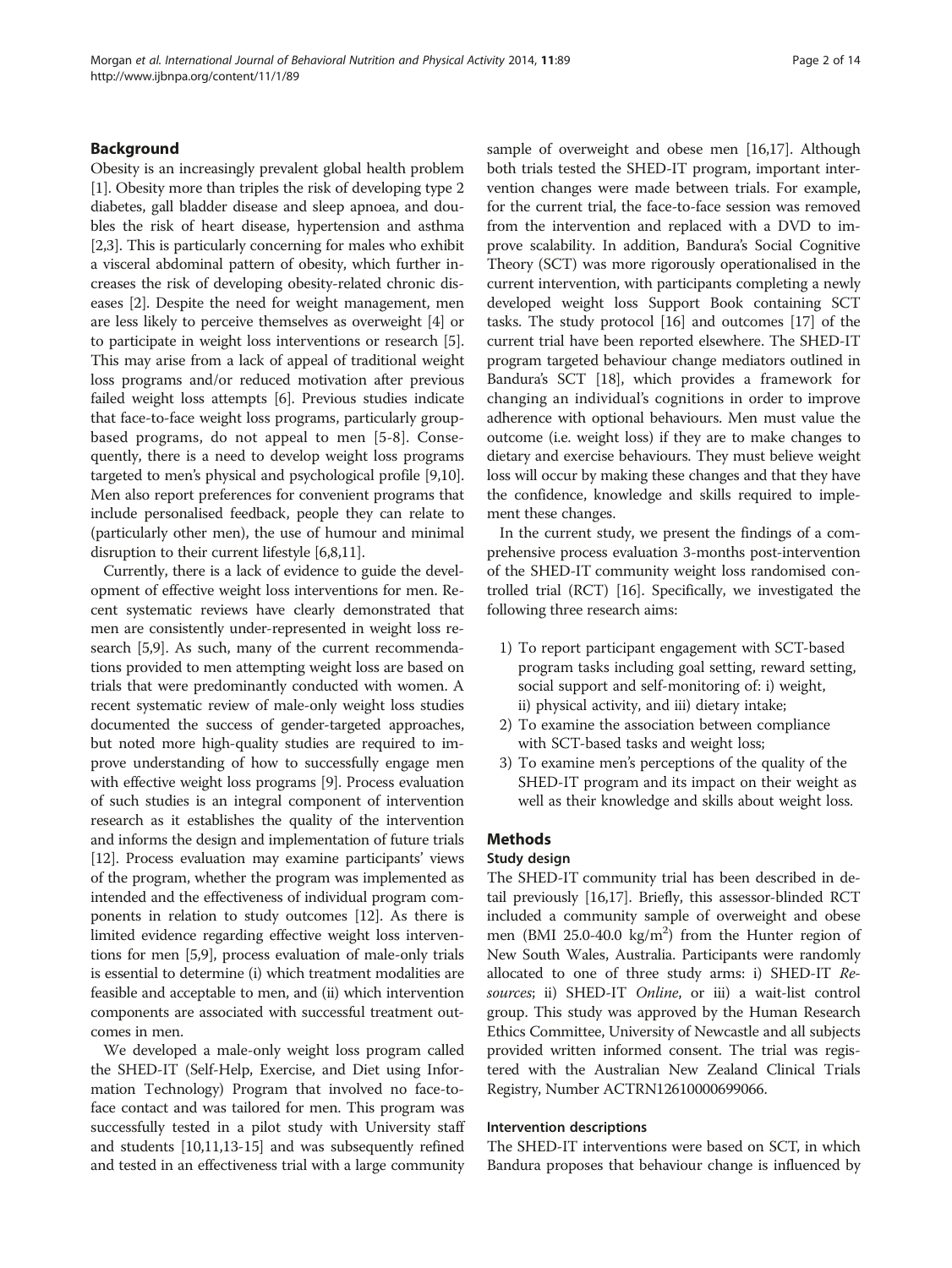attributes of the behaviour itself, personal factors and environmental factors [[18](#page-12-0)]. In order to target the key behaviour change constructs outlined in SCT, the SHED-IT interventions first aimed to educate participants about the physical, social, and self-evaluative (i.e. personal) benefits of weight loss through increased physical activity and healthy eating. In addition, the resources were designed to increase participants' self-efficacy for performing these behaviours and assist them to develop the self-regulatory skills needed to sustain the behaviours over time and in the face of potential barriers. These self-regulatory behaviours include goal setting, self-monitoring and reward provision [\[19](#page-12-0)]. Finally, given the importance of sociostructural facilitators in establishing long-term behaviour change, the SHED-IT resources were designed to help men engage with their social networks and establish helpful social support strategies [\[18](#page-12-0)]. Both the Resources and Online SHED-IT interventions included the same core components and were based on the same theoretical constructs. Men were instructed to complete all program tasks for 3-months which, excluding data collection visits, were completed without face-to-face contact.

#### SHED-IT Resources intervention

Men randomised to the Resources group received a resource package containing the 'SHED-IT Weight Loss Handbook for Blokes', a 25-minute 'Weight Loss DVD for Blokes', a kilojoule counter book, a pedometer and a tape measure. These resources focused on nine key weight loss messages: 1) Read food labels, 2) Keep a healthy lifestyle diary, 3) Reduce kilojoule-dense snacks, 4) Be prepared, 5) Every step counts, 6) Reduce your sitting time, 7) Surf the urge (in reference to resisting the urge to snack unnecessarily), 8) Reduce your portion sizes, and 9) Don't drink your kilojoules.

In addition to these resources, men also received the "SHED-IT Weight Loss Support Book for Blokes", henceforth referred to as the Support Book, which included the following six sections:

- i) Calculating kilojoule output
- ii) Weight and waist record charts: Participants updated charts weekly.
- iii) Pedometer diary: Participants monitored step counts four days each week, calculated the average, and plotted the weekly average on a chart.
- iv) Goal setting: Participants were advised to set three goals monthly, one for weight loss, one for physical activity and one for dietary intake. Instructions for setting SMART goals (i.e. Specific, Measureable, Attractive, Realistic and Time-targeted) and examples were provided. Men were also instructed to mark off each achieved goal and record a reward

they would receive at the end of each month if they successfully achieved all three goals.

- v) Social support strategies: Men were instructed to record one or two social support strategies each month. Instructions and examples were provided.
- vi) Healthy lifestyle diary: Instructions were provided for recording dietary intake and exercise participation on four days of each week for the 3-month intervention. This was paper-based and included space to calculate whether the daily kilojoule target for weight loss was achieved.

#### SHED-IT Online intervention

Those randomised to the *Online* group received a website user guide in addition to the resource package described above. The user guide included information on using the freely available Calorie King™ (Australia) website [\(http://](http://www.calorieking.com.au) [www.calorieking.com.au](http://www.calorieking.com.au)) and instructed participants to record dietary intake and exercise online for four days per week, in place of the paper-based diary completed by the Resources group. Participants also had the option of selfmonitoring their weight, waist and pedometer steps on the website rather than the Support Book, if they chose. Contingent on diary completion, research assistants provided men with seven individualised feedback emails based on their online food and exercise diary entries. These were provided weekly during the first month, fortnightly during the second month and once during the third month.

#### Data collection

Men were measured at baseline, 3 months (immediate post-intervention) and 6 months (3-month follow-up). All measurements were performed by trained research assistants who were blinded to group allocation.

# Measurement of anthropometrics, demographics and behaviours

Body weight (CH-150kp, A&D Mercury Pty Ltd, Australia) and height were measured, and Body Mass Index (BMI) was calculated. Waist circumference was measured at the umbilicus and the largest circumference between the umbilicus and lower costal border [\[20\]](#page-12-0) (KDSF10-02, KDS Corporation, Osaka, Japan), and body fat (kg) was determined by bio-impedance analysis (InBody720, Biospace Co., Ltd, Seoul, Korea) [[21](#page-12-0)]. Age and socioeconomic status [[22](#page-12-0)] were determined by questionnaire. Dietary intake was measured using the validated Australian Eating Survey [\[23\]](#page-12-0), while physical activity levels were objectively measured via seven days of pedometry with Yamax digiwalker SW200 pedometers (Yamax Digi-Walker SW200, Kunamoto City, Japan).

#### Program compliance measures

Compliance with SCT-based tasks was quantified by examining adherence to each of the six Support Book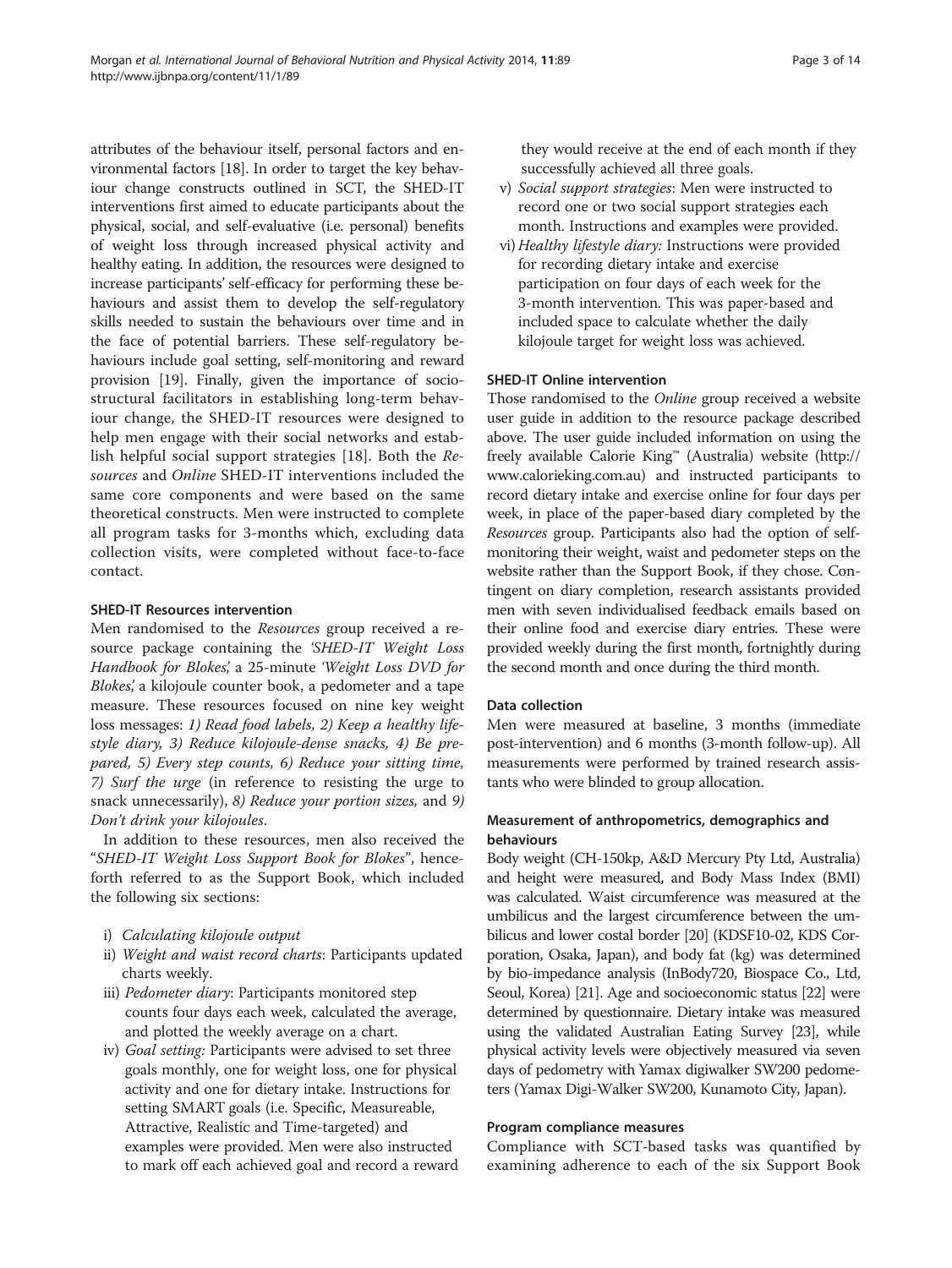components during the 3-month intervention phase. Specifically, this comprised self-monitoring of weight, waist circumference and pedometer step counts; setting of goals, rewards, and social support strategies; and monitoring dietary intake and exercise participation. Compliance with each Support Book component was defined as recording each component at least 80% of recommended reporting times. For example, compliance with monitoring waist circumference was defined as weekly recording of waist circumference measurements at least 11 times over the 3 month (13-week) period. This cut-off was chosen based on data from the SHED-IT pilot study [[13](#page-12-0)], where men who completed 80% of weight entries and 80% of the food and exercise diary recommendations demonstrated significantly greater program outcomes compared to those that did not. Participants were advised to set SMART goals, with examples provided, such as "this month, I will go for a half-hour walk around the neighbourhood, three times per week". Quality social support strategies were defined as engaging a person from one's social support network to participate in a supportive activity that would aid in successful completion of the SHED-IT program requirements.

A project-specific process evaluation questionnaire, adapted from an instrument used in previous research [[11](#page-12-0)], was completed at the 6-month assessments. This questionnaire measured perceptions of the SHED-IT program in general; satisfaction with the program resources including the DVD, the Handbook and the Support Book, and the effect of the program on the people around them. The Online group completed additional questions regarding perceptions of the Calorie King website and personalised feedback reports.

#### Statistical analysis

Data were analysed using Statistical Package for the Social Sciences (SPSS version 20.0 software; SPSS, Chicago, IL, USA) and are reported as mean (standard deviation), median (interquartile range) or the percentage of participants for each specified variable. For continuous variables, groups were compared using analysis of variance (ANOVA) with Bonferroni post-hoc testing. Proportions of subjects recording each Support Book component were examined using Pearson's chi-squared test (Aim 1). The correlation between change in selected outcomes (e.g. weight, waist circumference, physical activity) and engagement with each Support Book component (i.e. goal setting and rewards, social support, monitoring of weight and pedometer steps, dietary intake and exercise participation) was assessed using the Spearman rank test  $(r_s)$  (Aim 2). Backward stepwise regression was performed using Stata (Intercolled Stata version 11.2, Stata Corporation, College Station, TX, USA) to determine the independent effect completing each Support Book component had on weight change (kg) (Aim 2). These analyses were adjusted for age and socio-

economic status (SES), which are known to interact with weight [[24](#page-12-0)] and treatment outcomes in previous weight loss trials with men [\[25,26](#page-12-0)]. Intervention group was also adjusted for in the analyses. In addition, the robust variance estimator was applied to account for the data being skewed. As records for waist circumference measurement and exercise participation were highly correlated with records for weight measurement and dietary intake respectively, they were not included in the regression model. Process evaluation questions were analysed by independent samples t-tests to determine the main effect of intervention allocation (i.e. Online vs. Resources) on participants' perceptions of the SHED-IT program (Aim 3). P-values <0.05 were considered statistically significant for all analyses (Aim 3).

# Results

#### Participant characteristics

The high appeal of a male-only weight loss program of this nature was demonstrated by the recruitment of 159 men from more than 600 enquiries within a one-week period. A total of 53 men were randomised to the Online group, 10 of which withdrew [\[17\]](#page-12-0) and 11 did not return their Support Book, leaving 32 included in the analysis of program compliance. For the Resources group, 54 men were randomised, 11 withdrew [[17](#page-12-0)], and eight did not return their Support Book, totalling 35 men included in the compliance analysis. For those included in the analysis of compliance, more men of a high SES completed the Online program and returned their Support Book compared to the Resources program. However as mentioned previously, SES was adjusted for in the analyses, where significant.

At baseline, these participants ( $n = 67$ ) had a mean (SD) age of 47.3 (10.9) years, BMI of 32.6 (13.5) kg/m<sup>2</sup>, walked 6950 (2962) steps per day and consumed 11547 (3496) kJ per day. The only significant difference between groups at baseline was SES, with more participants in the Resources group living in higher socio-economic areas than men in the Online group. Additional information on participants' baseline characteristics can be found in Additional file [1](#page-11-0): Table S1.

As previously reported, after 6 months, weight was significantly reduced  $(p < 0.001)$  in both the *Online* group (-4.7 kg, 95% CI -6.1, -3.2) and Resources group (-3.7 kg, 95% CI -4.9, -2.5) relative to the control group (-0.5 kg, 95% CI -1.4, 0.4), with no significant difference between intervention groups ( $p > 0.05$ ) [\[17\]](#page-12-0). There was also a significant decrease in energy intake in both the Online (-1673 kJ/day, 95% CI -2268, -1078) and Resources (-1190 kJ/day, 95% CI -1924, -456) groups. In addition, significant increases in physical activity were observed for the Online group (1575 steps/day, 95% CI 753, 2397) and Resources group (1586 steps/day, 95% CI (796, 2376). As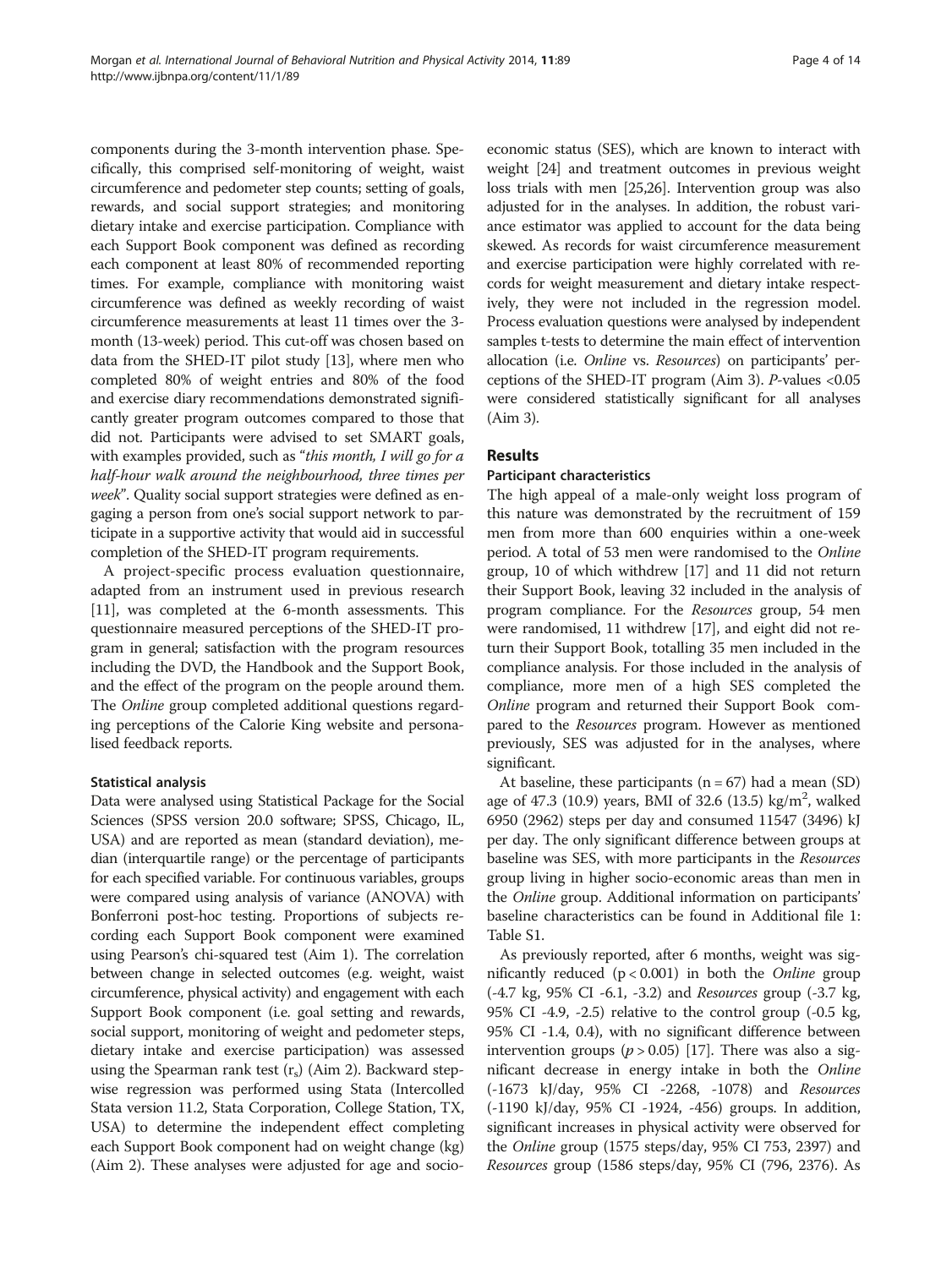with weight, the differences between interventions were not significant for these outcomes ( $p > 0.05$  for both) [\[17\]](#page-12-0).

#### Engagement with SCT-based program tasks

Table [1](#page-5-0) shows the Online and Resources groups had similar levels of compliance with recording goals and social support strategies, and monitoring weight, waist circumference and dietary intake. Approximately half of the men set weight, exercise and nutrition-related goals during the 3-month program, with more than half of these reporting having achieved these goals. Very few participants recorded social support strategies, with compliance decreasing from month one (44%) to month three (25%). The proportion of men who were compliant with monitoring their weight (63% vs. 50%,  $p = 0.31$ ), waist circumference (56% vs. 43%,  $p = 0.27$ ), pedometer steps (45% vs. 49%,  $p = 0.78$ ) and dietary intake (63% vs. 50%,  $p = 0.31$ ) was similar for the *Online* and *Resources* groups. However, the Online group were more compliant with monitoring their exercise participation than the *Resources* group (41% vs. 18%,  $p = 0.046$ ).

As there were essentially no differences between intervention groups for program engagement, or outcomes achieved [\[17](#page-12-0)], data were pooled for clarity. Table [2](#page-6-0) shows that 51% of all weight loss goals set aimed for the recommended 0.5-1.0 kg weight loss per week, although 24% of goals aimed for >1 kg of weight loss per week. Approximately 60% of all exercise goals aimed to increase walking or reach a predetermined pedometer step target, while bike riding and strength training were also popular. The proportion of SMART exercise goals decreased significantly during the third month of the program, but on average 80% of all goals were SMART. Nutrition goals were recorded approximately half of the time. However, only 56% of these goals were SMART and decreased significantly throughout the program. The most popular nutrition goals related to reducing intake of 'junk food' (e.g. chips, pies, soft drink) and increasing intake of fruits and vegetables. Documenting rewards for goal achievement was low, with less than one-third of men recording goal achievement in any given month. Approximately half of rewards listed related to a night out for dinner or alcohol.

Table [3](#page-7-0) illustrates that many men did not record strategies to engage their social support networks. Only 43% of men recorded at least one social support strategy during the first month of the program, which fell to only 21% during the third month. In addition, men did not appear to grasp the concept of social support, with 34% of the men naming themselves as their support person rather than their actual support network. Thus, only 34% of men recorded 'quality' social support strategies in the first month and only 11% during the third month. Overall, the most popular person men recorded in social

support strategies was their partner or wife, which was expected as 86% of men in the study were either married or in a defacto relationship. The most popular type of lifestyle supports were physical activity-based such as walking, sports or attending the gymnasium. The most popular activities linked to wives/partners was walking, supporting their participation in the SHED-IT program and avoiding the purchase of 'junk food'. In contrast, the most popular activities men reported they would undertake with their children or grandchildren were walking and bike riding. Friends were most commonly enlisted to participate in sports, attend the gymnasium and assist with reducing alcohol intake. For additional detail on the link between social support strategies and the person providing the support, see Additional file [1:](#page-11-0) Table S2.

# Association between compliance to SCT-based tasks and study outcomes

Table [4](#page-7-0) presents correlations between anthropometric, dietary and physical activity outcomes, and compliance with SHED-IT program SCT-based tasks. There were strong and consistent inverse correlations between program compliance and changes to body composition, whereby those who were more compliant with recording SCT-based tasks also demonstrated greater reductions in weight, waist circumference and body fat. Additionally, there was a positive correlation between compliance with monitoring dietary intake and physical activity, as well as with changes to weight, waist circumference, fat mass and dietary fat intake.

Table [5](#page-8-0) presents results for the associations between weight loss and Support Book compliance by utilising a multiple linear regression model. Inter-correlations between the Support Book components ranged from  $r =$ 0.21 (food diary/rewards) to  $r = 0.68$  (goals/social support) (Additional file [1](#page-11-0): Table S3). The number of goals set (β-coefficient [95% CI] = -0.3 [-0.6, -0.1],  $p = 0.01$ ) and the number of weight records documented (β-coefficient [95% CI] = -0.21 [-0.39, -0.02],  $p = 0.03$ ) were independently associated with weight loss, whereby each additional goal set and weight measurement recorded was associated with an increased weight loss of 0.32 kg and 0.21 kg, respectively ( $\mathbb{R}^2$  = 0.37, p < 0.001). This equates to an additional 2.9 kg and 2.7 kg weight loss respectively, for those who set all their goals and monitored their weight weekly, compared to those who did not engage in these activities. Age, SES and intervention group were not significant predictors of weight change in this model ( $p > 0.05$  for each).

#### Participant perceptions of the SHED-IT program

A total of 38 men from the Online group (88.4%) and 37 men from the Resources group (86.0%) completed the process evaluation questionnaire at 6-months (Table [6](#page-9-0)).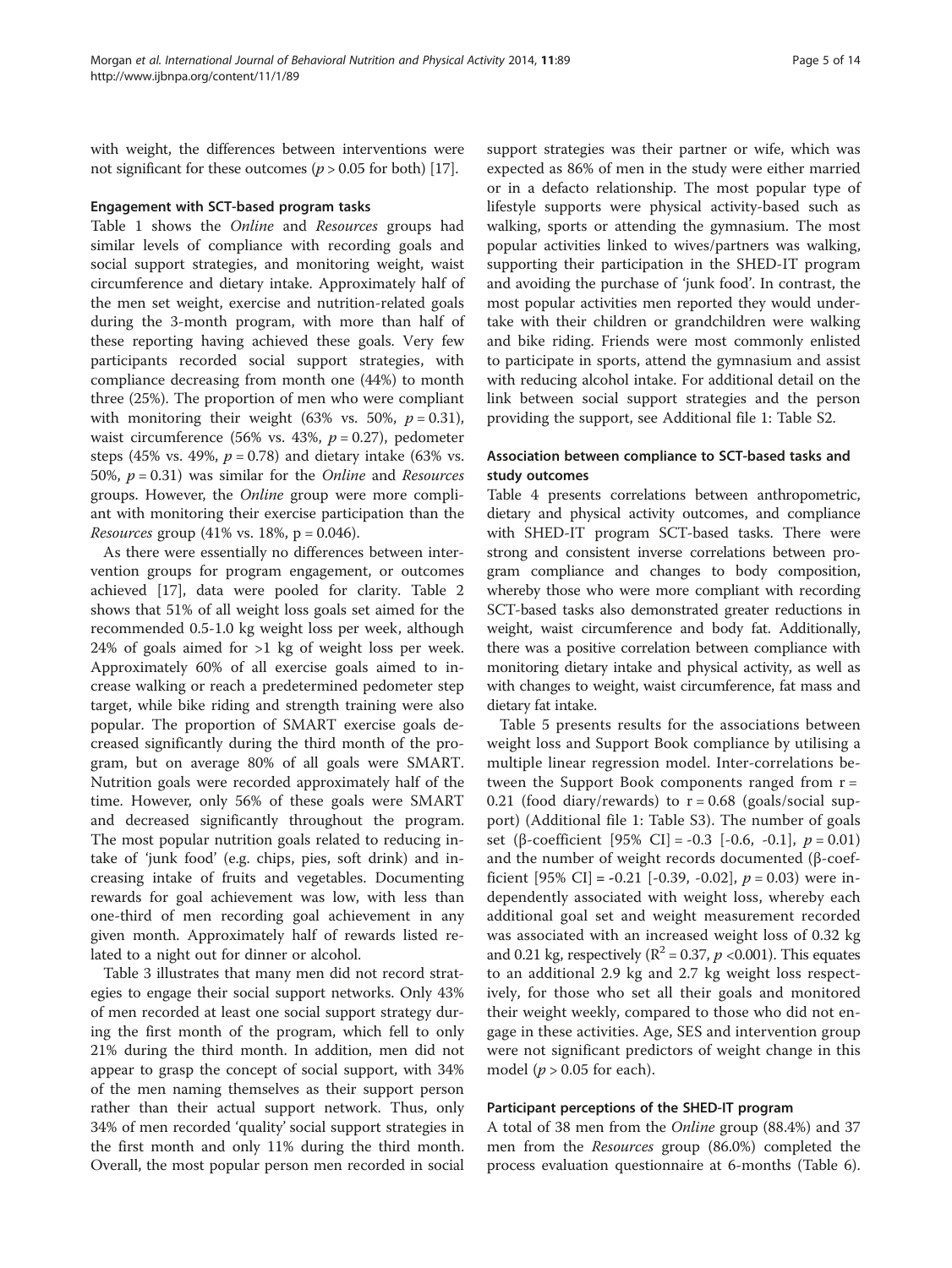<span id="page-5-0"></span>

|                               | Online<br>$(n = 32)$ | Resources<br>$(n = 35)$ | P-value <sup>e</sup> |
|-------------------------------|----------------------|-------------------------|----------------------|
| Goal Setting (%) <sup>a</sup> |                      |                         |                      |
| Month 1                       |                      |                         |                      |
| Weight Goal                   | 59.4                 | 61.8                    | 0.84                 |
| Achieved <sup>b</sup>         | 63.1                 | 66.7                    | 0.76                 |
| PA Goal                       | 56.3                 | 61.8                    | 0.65                 |
| Achieved <sup>o</sup>         | 72.1                 | 71.4                    | 0.77                 |
| <b>Nutrition Goal</b>         | 53.1                 | 61.8                    | 0.48                 |
| Achieved <sup>b</sup>         | 76.5                 | 71.4                    | 0.77                 |
| Reward                        | 25.0                 | 35.3                    | 0.36                 |
| Month 2                       |                      |                         |                      |
| Weight Goal                   | 53.1                 | 44.1                    | 0.46                 |
| Achieved <sup>b</sup>         | 76.5                 | 66.7                    | 0.34                 |
| PA Goal                       | 50.0                 | 41.2                    | 0.47                 |
| Achieved <sup>b</sup>         | 81.2                 | 78.6                    | 0.49                 |
| Nutrition Goal                | 50.0                 | 41.2                    | 0.47                 |
| Achieved <sup>b</sup>         | 81.2                 | 78.6                    | 0.49                 |
| Reward                        | 25.0                 | 23.5                    | 0.89                 |
| Month 3                       |                      |                         |                      |
| Weight Goal                   | 50.0                 | 41.2                    | 0.47                 |
| Achieved <sup>b</sup>         | 43.8                 | 64.3                    | 0.66                 |
| PA Goal                       | 46.9                 | 41.2                    | 0.64                 |
| Achieved <sup>b</sup>         | 59.9                 | 57.0                    | 0.67                 |
| <b>Nutrition Goal</b>         | 43.8                 | 38.2                    | 0.65                 |
| Achieved <sup>b</sup>         | 57.1                 | 61.5                    | 0.89                 |
| Reward                        | 15.6                 | 17.6                    | 0.83                 |
| Social Support (%)            |                      |                         |                      |
| Month 1                       |                      |                         |                      |
| Two Strategies Recorded       | 37.5                 | 31.4                    | 0.71                 |
| One Strategy Recorded         | 6.3                  | 11.4                    |                      |
| No Strategies Recorded        | 56.3                 | 56.7                    |                      |
| Month 2                       |                      |                         |                      |
| Two Strategies Recorded       | 25.0                 | 20.0                    | 0.88                 |
| One Strategy Recorded         | 3.1                  | 2.9                     |                      |
| No Strategies Recorded        | 71.9                 | 77.1                    |                      |
| Month 3                       |                      |                         |                      |
| Two Strategies Recorded       | 18.8                 | 14.3                    | 0.27                 |
| One Strategy Recorded         | 6.3                  | 0                       |                      |
| No Strategies Recorded        | 75.0                 | 85.7                    |                      |
| Calculating kJ Output (%)     | 77.4                 | 82.9                    | 0.58                 |
| Self-Monitoring <sup>c</sup>  |                      |                         |                      |
| Weight                        | 11(3, 13)            | 10 (4, 13)              | 1.00                 |
| Waist Circumference           | 7(1, 12)             | 10(1, 12)               | 0.89                 |
| Pedometer Steps               | 6 (0, 12)            | 10 (0, 12)              | 0.66                 |

#### Table 1 Engagement with program components using the Support Book (Continued)

| Compliance With Self-Monitoring <sup>d</sup> |      |      |       |
|----------------------------------------------|------|------|-------|
| Weight                                       | 62.5 | 50.0 | 0.31  |
| Waist Circumference                          | 56.3 | 42.9 | 0.27  |
| Pedometer Steps                              | 45.2 | 48.6 | 0.78  |
| Dietary Intake                               | 63.0 | 50.0 | 0.31  |
| Exercise Participation                       | 40.7 | 176  | 0.046 |

<sup>a</sup>Recorded as % the percentage of participants completing the specified Support Book component.

**bReported as the percentage of participants achieving the specified goal.** <sup>c</sup>Median (IQR) number of weekly records made during the 3-month study (out of a possible 13).

<sup>d</sup>Proportion of participants regarded as compliant with self-monitoring. Compliance was defined as completing the specified Support Book component  $≥80%$  of the time.

<sup>e</sup>Bolded *p* value is statistically significant ( $p < 0.05$ ).

Overall, participants were very satisfied with the SHED-IT program. Men found the DVD and other weight loss resources engaging and enjoyable, and agreed that the program had positive effects on those around them. Although both groups indicated that the program provided them with sufficient support for weight loss, the Online group reported significantly stronger agreement than the Resources group. Most men reported reading the Weight Loss Handbook for Blokes once (26%) or 2-3 times (57%), with 91% indicating that the length of the Handbook was appropriate. Most participants (93%) felt the 25-minute DVD was an appropriate length. Sixty-five percent of men reported watching the DVD once, while 34% watched it more than once.

In the Online group, the men reported that the CalorieKing™ website was useful for weight loss and was relatively easy to understand. This group also indicated that the feedback reports were helpful and assisted them in losing weight. Two-thirds of participants reported always reading their email feedback reports, while 11% read them some of the time, 14% half the time or most of the time and 6% reported to have never read them.

Most participants reported using at least five of the nine SHED-IT weight loss tips. Overall, the most commonly used weight loss tips were 'read food labels' (81% of participants), 'reduce your portion sizes' (81% of participants) and 'reduce kJ dense snacks' (73% of participants). Resources group compliers were more likely than non-compliers to use the tip 'keep a healthy lifestyle diary' ( $p = 0.02$ ), while Online group compliers were more likely to use the tip 'surf the urge'  $(p = 0.01)$ . For more information on the SHED-IT weight loss tip results, see Additional file [1](#page-11-0): Table S4.

#### **Discussion**

The overall aim of this paper was to conduct a comprehensive process evaluation of the previously established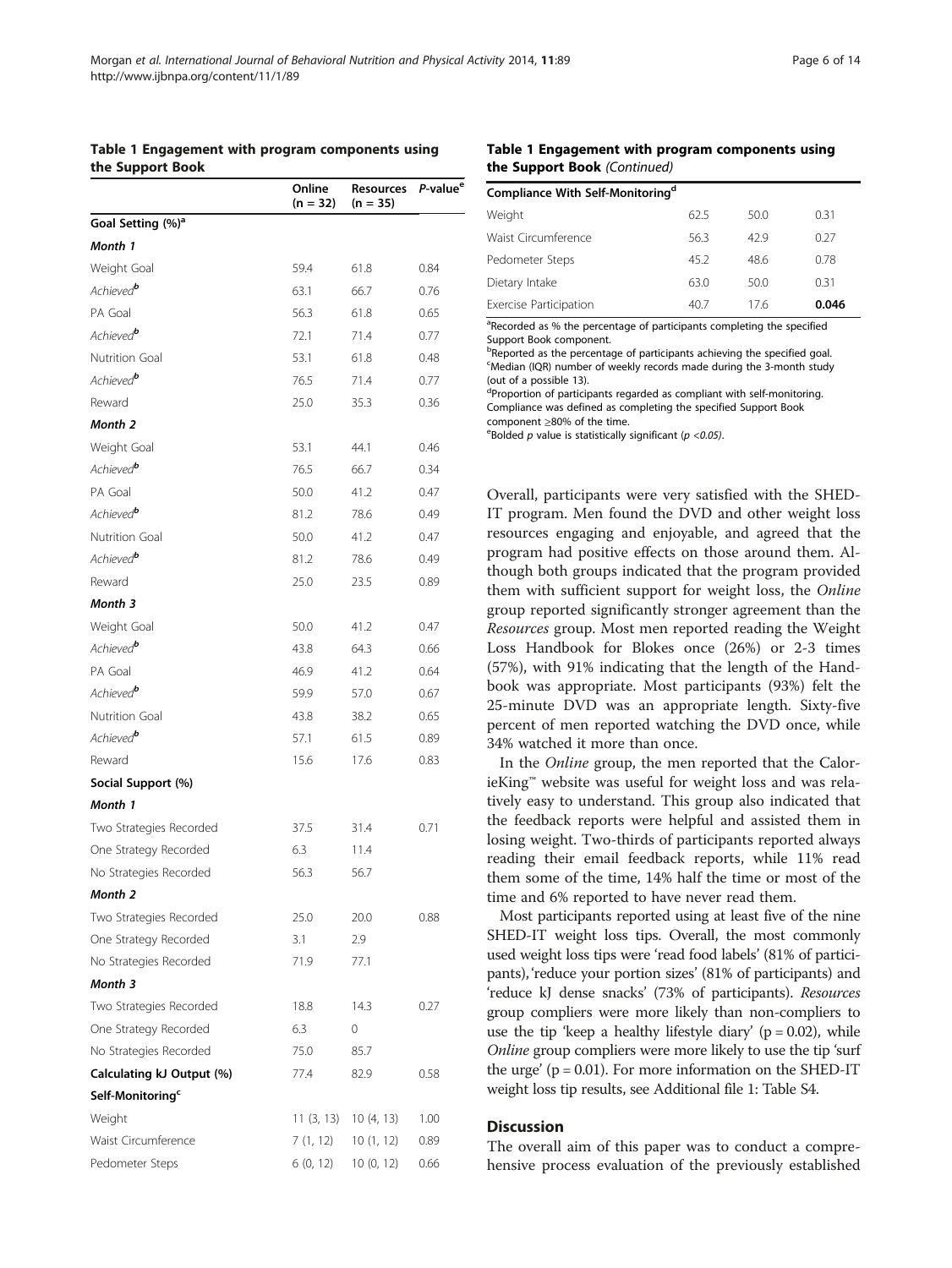# <span id="page-6-0"></span>Table 2 Goals and rewards recorded during the SHED-IT program  $(n = 66)$

|                                                      | Overall | Month 1             | Month 2     | Month 3 | P-value <sup>c</sup> |
|------------------------------------------------------|---------|---------------------|-------------|---------|----------------------|
| <b>Weight Goals</b>                                  |         |                     |             |         |                      |
| Recorded                                             | 51.5    | 60.6                | 48.5        | 45.5    | 0.18                 |
| What?                                                |         |                     |             |         |                      |
| <0.5 kg/week                                         | 20.6    | 15.0                | 21.9        | 26.7    | 0.30                 |
| 0.5-1 kg/week                                        | 51.0    | 52.5                | 53.1        | 46.7    |                      |
| >1 kg/week                                           | 23.5    | 27.5                | 12.5        | 10.0    |                      |
| Other                                                | 4.9     | $\mathsf{O}\xspace$ | 6.3         | 10.0    |                      |
| <b>SMART<sup>a</sup></b>                             | 96.1    | 100.0               | 93.8        | 93.2    | 0.08                 |
| <b>Exercise Goals</b>                                |         |                     |             |         |                      |
| Recorded                                             | 49.5    | 59.1                | 45.5        | 43.9    | 0.16                 |
| What?                                                |         |                     |             |         |                      |
| Pedometer Count                                      | 31.9    | 31.0                | 40.0        | 25.6    | 0.26                 |
| Walk                                                 | 25.9    | 33.3                | 20.0        | 23.1    |                      |
| <b>Bike Ride</b>                                     | 13.8    | 14.3                | 11.4        | 15.4    |                      |
| Gymnasium/Strength Training                          | 13.8    | 7.1                 | 14.3        | 20.5    |                      |
| Run/Jog                                              | 2.6     | $\mathsf{O}\xspace$ | $\mathbf 0$ | 7.7     |                      |
| Other                                                | 12.1    | 14.3                | 14.3        | $7.7\,$ |                      |
| <b>SMART<sup>a</sup></b>                             | 79.6    | 84.6                | 83.3        | 65.6    | 0.03                 |
| <b>Nutrition Goals</b>                               |         |                     |             |         |                      |
| Recorded                                             | 48.0    | 57.6                | 45.5        | 40.9    | 0.14                 |
| What?                                                |         |                     |             |         |                      |
| Junk Foodb                                           | 18.7    | 32.0                | 5.7         | 12.5    |                      |
| Fruit/Vegetables                                     | 11.1    | $6.0\,$             | 17.1        | 12.5    | 0.15                 |
| Kilojoule Target                                     | 9.4     | $8.0\,$             | 8.6         | 12.5    |                      |
| Water                                                | 8.5     | 12.0                | 2.9         | 9.4     |                      |
| Portion Size                                         | 8.5     | 6.0                 | 8.6         | 12.5    |                      |
| Alcohol                                              | $7.7\,$ | 4.0                 | 11.4        | 9.4     |                      |
| Caffeine                                             | 6.8     | 8.0                 | 8.6         | 3.1     |                      |
| <b>Breakfast</b>                                     | 5.1     | 8.0                 | 5.7         | 0       |                      |
| Other                                                | 23.9    | 16.0                | 31.4        | 28.1    |                      |
| <b>SMART<sup>a</sup></b>                             | 55.8    | 73.6                | 46.6        | 40.8    | < 0.01               |
| Reward                                               |         |                     |             |         |                      |
| Recorded                                             | 23.7    | 30.3                | 24.2        | 16.7    | 0.18                 |
| What?                                                |         |                     |             |         |                      |
| Dinner at a Restaurant                               | 27.7    | 25.0                | 43.8        | 9.1     | 0.66                 |
| Alcohol/"Night Out"                                  | 21.3    | 30.0                | 12.5        | 18.2    |                      |
| Special Purchase (e.g. golf driver, concert tickets) | 17.0    | 20.0                | 12.5        | 18.2    |                      |
| New Clothes                                          | 10.6    | 5.0                 | 12.5        | 18.2    |                      |
| Achieving Goals/Feeling Better                       | 4.3     | 5.0                 | $\mathbf 0$ | 9.1     |                      |
| Other                                                | 19.1    | 15.0                | $18.8\,$    | 27.3    |                      |

Data presented as %, the percentage of participants recording the specified variable. Results were combined for Online and Resources groups. P-value represents the comparison between months. <sup>a</sup>SMART goals, reported as the percentage of participants having recording any goal. <sup>b</sup>Junk food' includes chips, pies, chocolate, cakes, biscuits, lollies, soft drink and 'fast food'. 'Bolded p value is statistically significant (p <0.05).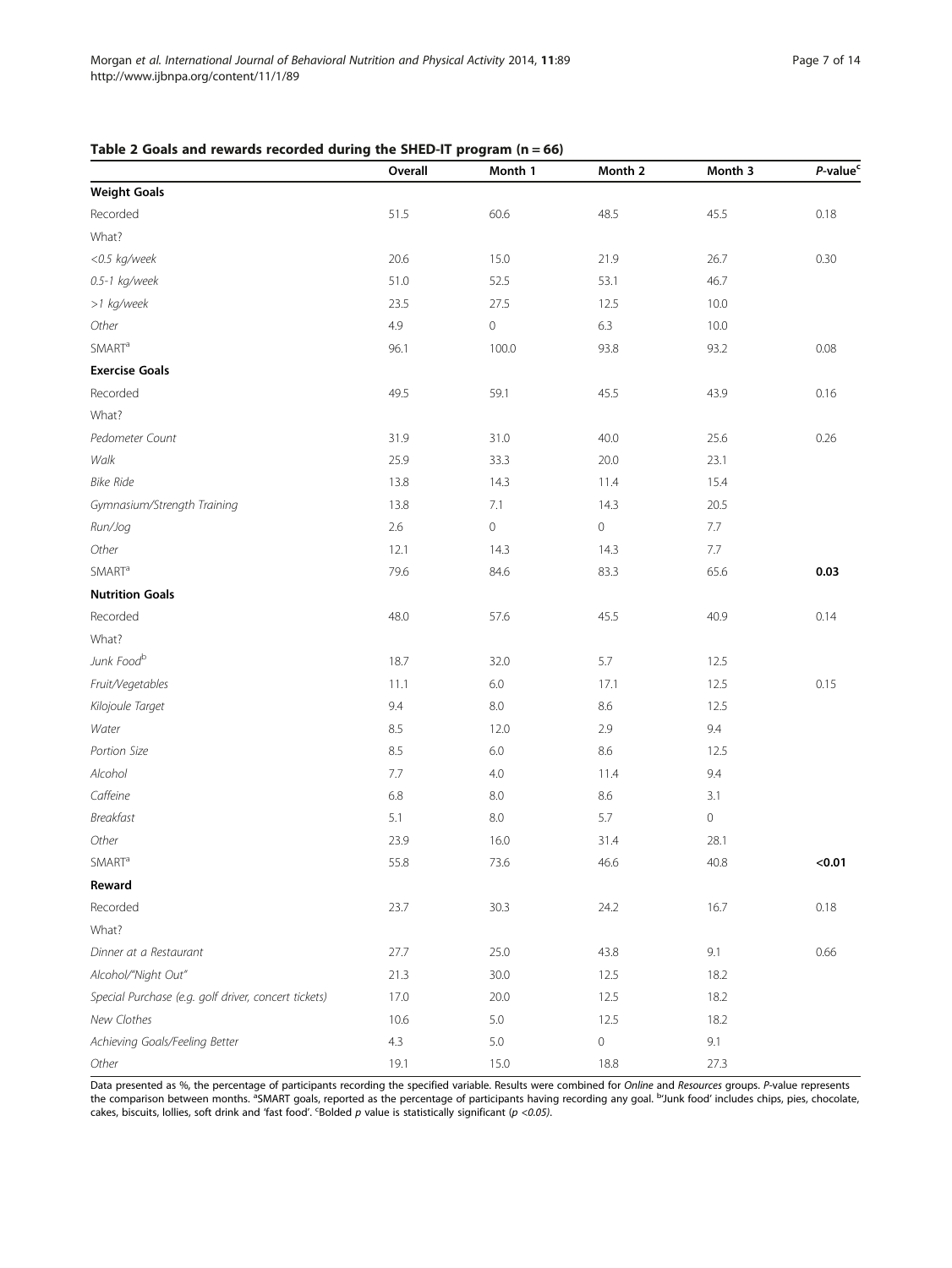|                                        | Overall | Month 1 | Month 2             | Month 3     | P-value <sup>b</sup> |
|----------------------------------------|---------|---------|---------------------|-------------|----------------------|
| <b>Strategies Recorded</b>             |         |         |                     |             |                      |
| Two                                    | 23.9    | 32.8    | 22.4                | 16.4        | 0.04                 |
| One                                    | 6.0     | 10.4    | 3.0                 | 4.5         |                      |
| None                                   | 70.1    | 56.7    | 74.6                | 79.1        |                      |
| <b>Quality Strategies Recorded</b>     |         |         |                     |             |                      |
| Two                                    | 12.9    | 25.4    | 7.5                 | 6.0         | < 0.01               |
| One                                    | 8.0     | 9.0     | 10.4                | 4.5         |                      |
| None                                   | 79.1    | 65.7    | 82.1                | 89.6        |                      |
| Who? <sup>a</sup>                      |         |         |                     |             |                      |
| Partner/Wife                           | 36.5    | 47.3    | 27.3                | 25.9        | $0.02\,$             |
| Himself                                | 33.9    | 14.5    | 48.5                | 55.6        |                      |
| Child(ren)/Grandchild(ren)             | 15.7    | 20.0    | 15.2                | 7.4         |                      |
| Friend(s)                              | 6.1     | 9.1     | 3.0                 | 3.7         |                      |
| Work Colleague(s)                      | 6.1     | 5.5     | 6.1                 | 7.4         |                      |
| Dog(s)                                 | 1.7     | 3.7     | $\mathsf{O}\xspace$ | $\mathbf 0$ |                      |
| What? <sup>a</sup>                     |         |         |                     |             |                      |
| Walk                                   | 34.8    | 40.4    | 30.3                | 29.6        | 0.51                 |
| Sport/Gymnasium                        | 12.5    | 7.7     | 18.2                | 14.8        |                      |
| Avoid Purchasing Unhealthy /Fast Food  | 11.6    | 15.4    | $6.1$               | 11.1        |                      |
| Alcohol Intake                         | 7.1     | 11.5    | 3.0                 | 3.7         |                      |
| Participate In/Support SHED-IT Program | 5.4     | 3.8     | 6.1                 | 7.4         |                      |
| Ride Bike                              | 2.7     | 3.8     | 3.0                 | $\mathbb O$ |                      |
| Other                                  | 25.9    | 17.3    | 33.3                | 33.3        |                      |

<span id="page-7-0"></span>

|  |  |  | Table 3 Social support strategies recorded during the SHED-IT program ( $n = 67$ ) |  |
|--|--|--|------------------------------------------------------------------------------------|--|
|--|--|--|------------------------------------------------------------------------------------|--|

Data presented as %, the percentage of participants recording the specified variable. Results were combined for Online and Resources groups. Quality social support strategy defined as engaging a person other than themselves in a supportive activity. P-value represents the comparison between each month. Reported as the percentage of the total number of social support strategies recorded.  $B$ Bolded p value is statistically significant (p <0.05).

successful SHED-IT weight loss program for men. Our findings indicate that most men undertook SCT-based tasks including goal setting and monitoring of weight, physical activity and dietary intake. However, utilisation of social support networks and reward selection was

poor. Of the SCT-based tasks, the most critical for success were goal setting and weekly weight monitoring, which were independently associated with weight loss. The Online and Resources versions of the SHED-IT program performed equally well, with no differences in

|  | Table 4 Correlation between change in selected outcomes and Support Book engagement |  |  |
|--|-------------------------------------------------------------------------------------|--|--|
|--|-------------------------------------------------------------------------------------|--|--|

|                                | Goals      | <b>SMART</b><br>goals | <b>Exercise</b><br>qoals | <b>Nutrition</b><br>goals | Rewards   | Social support<br>strategies | Weight<br>record | Pedometer<br>record | <b>Exercise</b><br>diary entries | Food diary<br>entries |
|--------------------------------|------------|-----------------------|--------------------------|---------------------------|-----------|------------------------------|------------------|---------------------|----------------------------------|-----------------------|
| Weight (kg)                    | $-0.47***$ | $-0.49***$            | $-0.47***$               | $-0.47***$                | $-0.33**$ | $-0.44**$                    | $-0.51***$       | $-0.36***$          | $-0.47***$                       | $-0.46***$            |
| Waist Circumference<br>(cm)    | $-0.54***$ | $-0.54***$            | $-0.55***$               | $-0.50***$                | $-0.38**$ | $-0.38**$                    | $-0.46***$       | $-0.36***$          | $-0.48***$                       | $-0.46***$            |
| Fat Mass (kg)                  | $-0.42***$ | $-0.46***$            | $-0.42**$                | $-0.42***$                | $-0.27*$  | $-0.32**$                    | $-0.45***$       | $-0.39**$           | $-0.46***$                       | $-0.45***$            |
| Energy (kJ)                    | 0.09       | 0.04                  | 0.10                     | 0.06                      | 0.08      | 0.10                         | $-0.09$          | $-0.16$             | $-0.02$                          | $-0.11$               |
| Total Fat (%)                  | $-0.04$    | $-0.26*$              | $-0.25*$                 | $-0.25*$                  | $-0.16$   | $-0.10$                      | $-0.19$          | $-0.13$             | $-0.35***$                       | $-0.34**$             |
| SFA (%)                        | $-0.16$    | $-0.21$               | $-0.17$                  | $-0.16$                   | $-0.10$   | $-0.12$                      | $-0.17$          | $-0.17$             | $-0.22$                          | $-0.26*$              |
| Pedometer Steps<br>(steps/day) | 0.02       | $-0.03$               | 0.00                     | 0.03                      | 0.16      | 0.16                         | 0.16             | 0.20                | 0.10                             | 0.20                  |

Quality social support strategies defined as engaging a person other than themselves in a supportive activity. kJ – kilojoule; SFA – saturated fat. \*p < 0.05, \*\* $p < 0.01$ , \*\*\* $p < 0.001$ .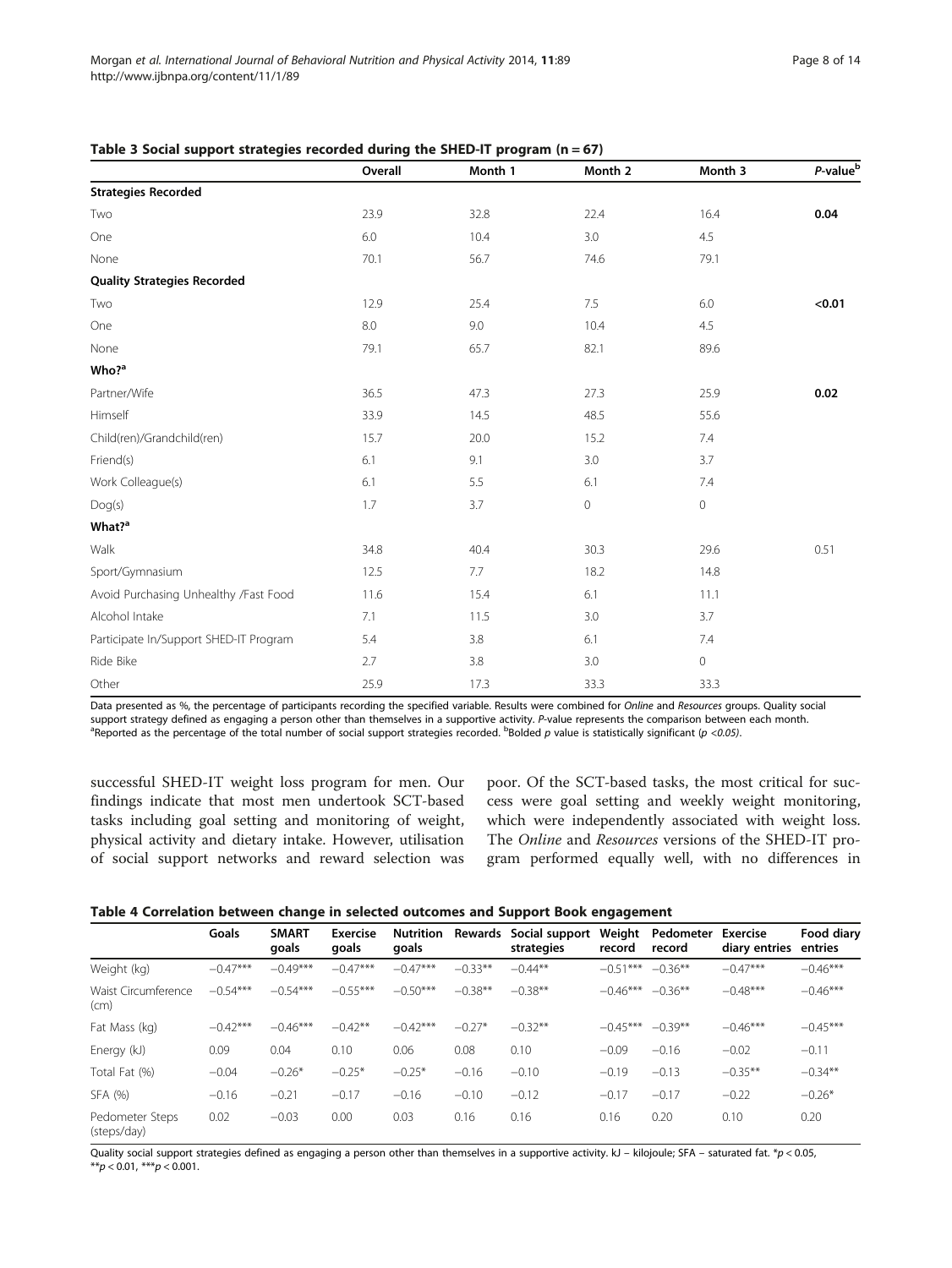| Weight change (kg)                  | Unadjusted model              |                 |                          |                              |
|-------------------------------------|-------------------------------|-----------------|--------------------------|------------------------------|
|                                     |                               |                 | $R^2 = 0.37$             | p < 0.001                    |
| Variable                            | β-Coefficient (95% CI)        | <i>p</i> -value | β-Coefficient (95% CI)   | <i>p</i> -value <sup>a</sup> |
| Goals (n)                           | $-0.40$ ( $-0.6, -0.2$ )      | < 0.001         | $-0.30$ $(-0.6, -0.1)$   | 0.01                         |
| Rewards (n)                         | $-1.10$ ( $-1.8, -0.3$ )      | 0.011           |                          |                              |
| Social Support (n)                  | $-0.50$ ( $-0.9$ , $-0.2$ )   | 0.007           |                          |                              |
| Weight Record (n)                   | $-0.40$ ( $-0.5, -0.3$ )      | < 0.001         | $-0.21$ $(-0.39, -0.02)$ | 0.03                         |
| Food Diary Entries (n)              | $-0.06$ ( $-0.09$ , $-0.03$ ) | < 0.001         |                          |                              |
| Pedometer Record (n)                | $-0.30$ ( $-0.4$ , $-0.1$ )   | 0.001           |                          |                              |
| Age (years)                         | $0.04 (-0.05, 0.12)$          | 0.389           | $0.02$ (-0.06, 0.11)     | 0.58                         |
| Socioeconomic Status                | $0.01$ $(-0.01, 0.03)$        | 0.512           | $0.01$ $(-0.01, 0.03)$   | 0.21                         |
| Intervention (Online vs. Resources) | $1.60 (-0.1, 3.3)$            | 0.072           | $1.30 (-0.3, 2.9)$       | 0.11                         |

<span id="page-8-0"></span>

|  |  |  | Table 5 Multiple linear regression of recording various Support Book components as predictors of weight loss (kg) |  |
|--|--|--|-------------------------------------------------------------------------------------------------------------------|--|
|--|--|--|-------------------------------------------------------------------------------------------------------------------|--|

<sup>a</sup>Bolded  $p$  value is statistically significant ( $p < 0.05$ ).

weight loss, engagement in SCT-based tasks, or perception of program quality or program impact. The SHED-IT program was perceived to be supportive, enjoyable and beneficial.

A major finding of our study was the association found between various program tasks and behaviour change. While monitoring of all SCT-based tasks correlated with improved body composition, a multiple linear regression model demonstrated that goal setting and weekly monitoring of weight were the most important predictors of weight loss in this cohort of men. This model found that setting all nine goals equated to an additional weight loss of 2.9 kg and those who monitored their weight every week for the 3-month intervention had a corresponding additional weight loss of 2.7 kg compared with those who did not engage in these activities. This aligns with findings from a recent meta-regression of 122 physical activity and healthy eating behaviour change interventions, in which interventions with a self-monitoring component were significantly more effective than those without [[27](#page-12-0)]. This finding also supports Bandura's notion within SCT that self-regulatory behaviours are an essential component of successful behaviour change. According to Bandura (1997), self-regulatory behaviours rise to become the most important component of behaviour change when the behaviour of interest involves skills that people already know or can quickly learn (e.g. the motor skills required to perform physical activity) [\[19\]](#page-12-0).

Although goal setting was an important predictor of success, it is important to note that only half of the dietary and exercise goals the men recorded were considered 'SMART'. This is important as research has shown that setting SMART goals increases the likelihood of goal attainment whereas non-specific goals reduce selfefficacy, which has a negative impact on subsequent goal setting [[28](#page-12-0)]. Despite explicit instructions and

multiple examples, this finding suggests that men still have difficulty understanding SMART goals and will require additional support in future programs. It is plausible that men who were more ready to lose weight prior to commencing the study were more compliant with program activities, which may have created a spurious association between compliance and weight loss. However, a recent systematic review of goal setting and behaviour change in adults supported our finding, by demonstrating that goal setting leads to changes in dietary and exercise behaviours [\[28](#page-12-0)]. Similarly, regular self-weighing enables self-evaluation of progress and further reinforces desired behaviours, thus contributing to weight loss [[28\]](#page-12-0). In addition, a number of recent papers have demonstrated that self-regulation is the most powerful construct within SCT to explain and predict physical activity behaviour [[29-](#page-12-0)[33\]](#page-13-0), dietary behaviour [[30](#page-12-0)[,34](#page-13-0)] and weight loss [\[35\]](#page-13-0) across a variety of populations. Therefore, the current research supports our observation, suggesting an important role for both regular self-weighing and goal setting in promoting weight loss in men.

While, in general, men completed the designated SCT-based tasks, most did not document rewards for achieving their goals. Furthermore, the proportion of men engaging in this activity reduced by half between the first and third month of the intervention. The reason for this lack of reward documentation during the SHED-IT program is unclear, but may be because the participants did not find the activity helpful for weight loss, chose to keep the rewards to themselves, lost motivation over time, or had an initial lack of ideas for good rewards. Alternatively, some men may have viewed weight loss as the reward without needing to motivate themselves with additional extrinsic rewards. Interestingly, when men did set rewards, the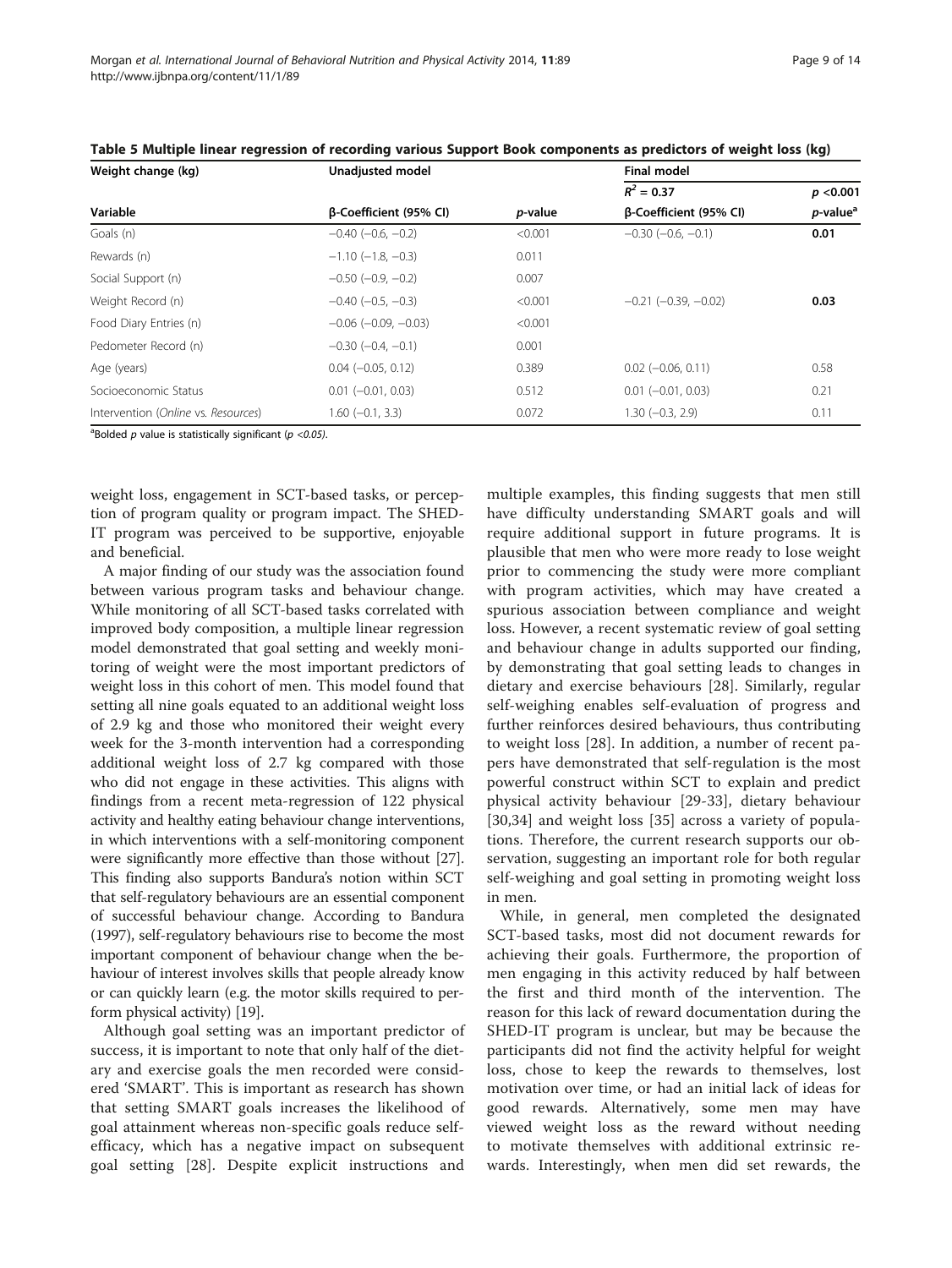#### <span id="page-9-0"></span>Table 6 Participant perceptions of the SHED-IT program

|                                                                                                                              | Overall       | Online        |               | Resources Online vs Resources<br><i>p</i> -value <sup>a</sup> |
|------------------------------------------------------------------------------------------------------------------------------|---------------|---------------|---------------|---------------------------------------------------------------|
| The SHED-IT program                                                                                                          |               |               |               |                                                               |
| a) SHED-IT provided me with the support needed to lose weight                                                                | $4.2 \pm 0.8$ | $4.4 \pm 0.7$ | $4.0 \pm 0.9$ | < 0.05                                                        |
| b) The SHED-IT program corrected some wrong beliefs I had about physical activity,<br>nutrition and weight loss              | $4.0 \pm 0.9$ | $3.9 \pm 1.0$ | 4.1 $\pm$ 0.7 | 0.51                                                          |
| c) I now have a much better understanding of energy balance and weight loss                                                  | $4.3 \pm 0.6$ | $4.3 \pm 0.7$ | $4.3 \pm 0.6$ | 0.86                                                          |
| d) I would recommend SHED-IT to my friends                                                                                   | $4.6 \pm 0.6$ | $4.7 \pm 0.5$ | $4.5 \pm 0.6$ | 0.32                                                          |
| e) I would prefer being in a program that meets on the internet to being in one that<br>meets in person                      | $2.8 \pm 1.2$ | $3.0 \pm 1.2$ | $2.5 \pm 1.2$ | 0.08                                                          |
| f) There was too much reading to do for the SHED-IT program                                                                  | $2.1 \pm 1.0$ | $2.1 \pm 0.9$ | $2.1 \pm 1.1$ | 0.73                                                          |
| g) The Mathematics of Weight Loss was explained in a way that was easy to understand                                         | $4.3 \pm 0.8$ | $4.2 \pm 0.9$ | $4.3 \pm 0.7$ | 0.32                                                          |
| <b>SHED-IT Weight Loss DVD for Blokes</b>                                                                                    |               |               |               |                                                               |
| a) The DVD helped me understand weight loss fundamentals                                                                     | $4.3 \pm 0.6$ | $4.2 \pm 0.6$ | $4.3 \pm 0.6$ | 0.34                                                          |
| b) I found the DVD enjoyable to watch                                                                                        | $4.2 \pm 0.7$ | $4.2 \pm 0.7$ | $4.2 \pm 0.7$ | 0.68                                                          |
| c) The DVD helped me to lose weight                                                                                          | $3.8 \pm 0.8$ | $3.8 \pm 0.8$ | $3.8 \pm 0.8$ | 0.83                                                          |
| Other SHED-IT Weight Loss Resources                                                                                          |               |               |               |                                                               |
| a) The Weight Loss Handbook for Blokes was enjoyable to read                                                                 | $3.9 \pm 0.8$ | $3.9 \pm 0.6$ | $4.0 \pm 0.9$ | 0.43                                                          |
| d) The SHED-IT Weight Loss Support Book for Blokes was easy to understand                                                    | $4.1 \pm 0.8$ | $4.1 \pm 0.5$ | $4.2 \pm 0.9$ | 0.87                                                          |
| e) The SHED-IT Weight Loss Support Book for Blokes helped me to lose weight                                                  | $4.0 \pm 0.8$ | $3.9 \pm 0.8$ | 4.1 $\pm$ 0.8 | 0.31                                                          |
| f) The Calorie, Fat and Carbohydrate Counter book helped me to choose which foods I<br>would eat while trying to lose weight | $3.9 \pm 1.1$ | $3.6 \pm 0.8$ | $4.3 \pm 1.0$ | 0.012                                                         |
| Effect of SHED-IT on those around me                                                                                         |               |               |               |                                                               |
| a) As a result of my participation in SHED-IT, other members of my family have started<br>to make healthier food choices     | $3.5 \pm 1.0$ | $3.6 \pm 1.0$ | $3.3 \pm 0.9$ | 0.09                                                          |
| b) As a result of my participation in SHED-IT, other members of my family have become<br>more active                         | $3.3 \pm 1.0$ | $3.4 \pm 1.0$ | $3.1 \pm 0.9$ | 0.12                                                          |
| c) As a result of my participation in SHED-IT other members of my family have lost<br>weight                                 | $2.9 \pm 0.9$ | $3.1 \pm 0.9$ | $2.9 \pm 0.8$ | 0.28                                                          |
| d) As a result of my participation in SHED-IT one or more of my friends have lost weight                                     | $2.9 \pm 0.9$ | $2.9 \pm 1.0$ | $2.8 \pm 1.0$ | 0.64                                                          |
| e) I have had conversations with friends, co-workers and/or relatives about weight loss<br>strategies I learned in SHED-IT   | $4.1 \pm 0.8$ | $4.1 \pm 0.9$ | $4.2 \pm 0.8$ | 0.60                                                          |
| <b>Calorie King Website</b>                                                                                                  |               |               |               |                                                               |
| a) The Calorie King website was easy to understand                                                                           |               | $3.8 \pm 1.0$ |               |                                                               |
| b) Recording my daily food and exercise on the Calorie King website was time<br>consuming                                    |               | $3.4 \pm 1.0$ |               |                                                               |
| c) The Calorie King website was a valuable tool to help me understand how to lose<br>weight                                  |               | $4.2 \pm 0.8$ |               |                                                               |
| d) The Calorie King User Guide was useful                                                                                    |               | $3.8 \pm 0.7$ |               |                                                               |
| e) The Calorie King User Guide was easy to follow                                                                            |               | $3.7 \pm 0.7$ |               |                                                               |
| <b>Feedback</b>                                                                                                              |               |               |               |                                                               |
| a) I found the email feedback reports provided by the SHED-IT team helped me to lose<br>weight                               |               | $3.9 \pm 0.9$ |               |                                                               |
| b) The feedback reports were personalised enough                                                                             |               | $4.1 \pm 0.7$ |               |                                                               |
| c) I would have preferred fewer email feedback reports from the SHED-IT team                                                 |               | $2.3 \pm 0.9$ |               |                                                               |
| d) I would have preferred more email feedback reports from the SHED-IT team                                                  |               | $3.6 \pm 0.8$ |               |                                                               |

Data reported as mean ± standard deviation of participant responses to the statements above, where: 1 = strongly disagree; 2 = disagree; 3 = neutral; 4 = agree; 5 = strongly agree. P-values are given for the interaction and main effects of intervention group and compliance. Program compliance is defined as returning the Support Book and recording weight  $\geq 80\%$  of the time. <sup>a</sup>Bolded p value is statistically significant (p <0.05).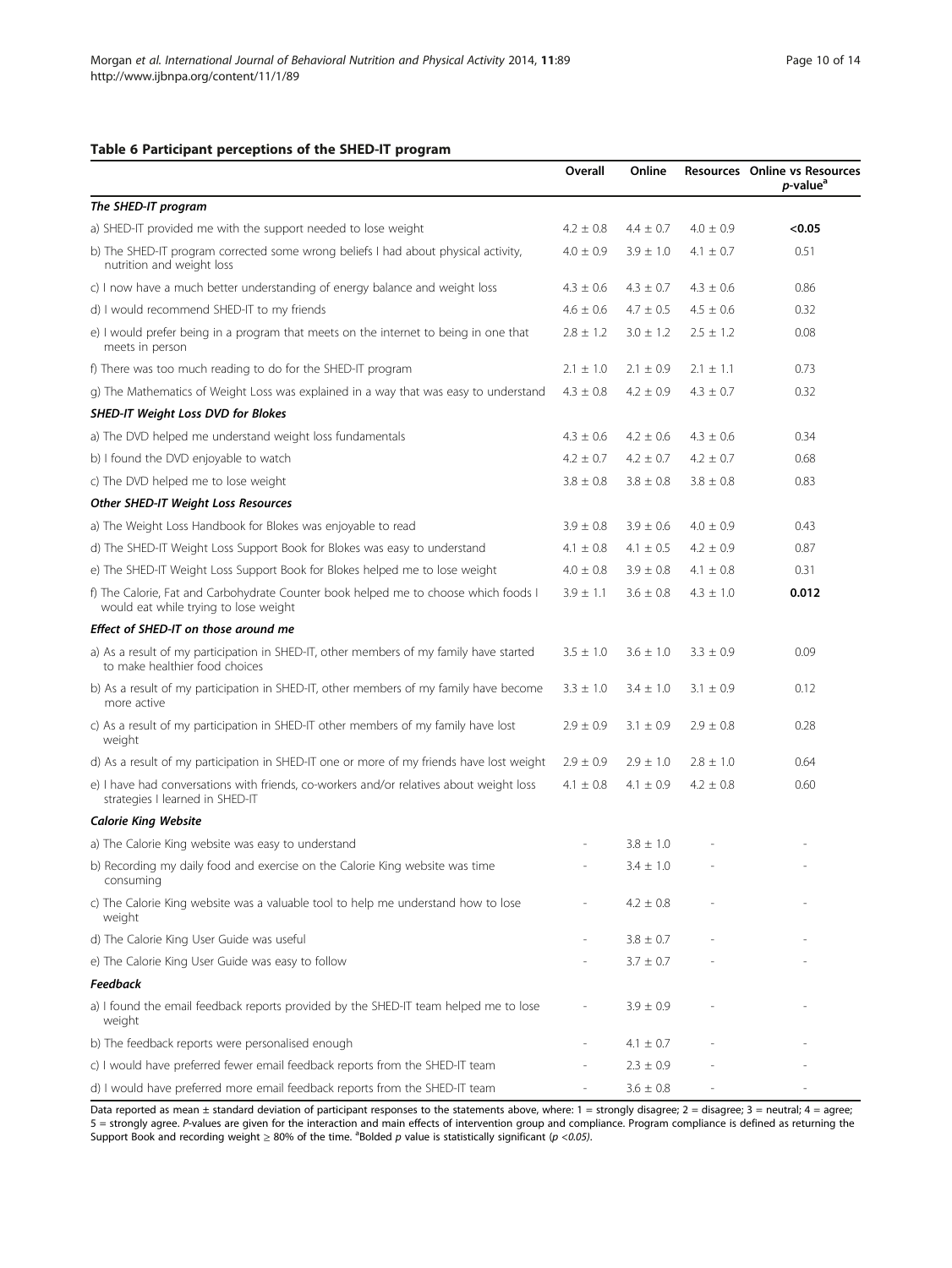majority involved going out for dinner, drinking alcohol, or having a night out. This supports previous research demonstrating that men value weight loss programs that are not overly restrictive [[36](#page-13-0)], and that allow them to socialise and enjoy energy-dense luxuries on occasion [\[10\]](#page-12-0).

Overall, most men did not engage with the social support task in the Support Book. Less than 25% of men recorded strategies to engage social networks, and one-third of these were deemed to be poor quality because they recorded themselves as their support person rather than other people. Although the reason for the poor uptake of this activity is not known, it is possible that its importance was not sufficiently emphasised, that the activity was not well understood, or that the men's previous exposure to this style of documentation or thinking was limited. In addition, sociological literature on men's health shows that men prefer to engage in lifestyle programs that they can complete independently [\[37](#page-13-0)], and thus the men may not have valued the idea of asking for help or support. Despite this, social support has been found to increase both intervention compliance and weight loss [\[38,39\]](#page-13-0). As such, identifying strategies that improve compliance with this activity may be warranted. It is also important to note that social support is not the only socio-structural factor outlined in Bandura's SCT. However, targeting and operationalising this construct remains a difficult task as it represents a multitude of factors above and beyond social support networks [[40](#page-13-0)]. These include ethnic group membership, education and intelligence, socio-economic status, the built environment and access to local facilities [[41](#page-13-0)]. To improve study outcomes, future studies should explore novel ways to operationalise this construct above engaging social support networks alone.

Compliance or adherence to program tasks has been acknowledged as a major limitation of weight loss interventions, with the Internet as an engagement medium being identified as a particular risk. Indeed, attrition rates have been reported to exceed 40% for internet-based weight loss research [\[42\]](#page-13-0). Despite this, the current study had an attrition rate of only 20% for both intervention groups, which is similar to the average attrition rate of 21% for weight loss interventions in general. This suggests that, despite having no face-to-face contact, SHED-IT is as effective as other weight loss program formats in men. In addition, this is supported by our findings that overall weight loss, program engagement, perception of program quality, and program impact were similar for both the online self-monitoring and paper-based self-monitoring versions of SHED-IT.

A significant strength of the SHED-IT weight loss community program was its theoretical structure. Most weight loss interventions are not theory-driven, or use theory only as a loose framework, which is known to weaken the intervention effects [\[43\]](#page-13-0). As noted previously, the SHED- IT program was informed by Bandura's SCT and was constructed to explicitly target the key behaviour change mediators specified in the theory. A systematic review of studies using the Internet as a medium for delivering health behaviour change programs demonstrated that, while only 20% of interventions used or mentioned theory as an intervention technique, a greater use of theory improved effect sizes, particularly those extensively incorporating theory into their program [[43](#page-13-0)]. This review also demonstrated that goal setting, self-monitoring, social support and reward provision all have a significant, positive influence on behaviour change [[43](#page-13-0)]. While all SCTbased tasks correlated with improved body composition in the current study, goal setting and weight monitoring were the strongest predictors of weight loss. Therefore, the combination of SCT-tasks used in this study improved weight outcomes in men.

Overall, men found the program to be beneficial and to provide sufficient support for their weight loss endeavours. Of particular interest, the men reported that the DVD was enjoyable to watch, improved their understanding of how to lose weight and approximately onethird of men watched the DVD more than once. These are important findings, given that the DVD was introduced to improve the scalability of the intervention by replacing the face-to-face information session of the pilot study [\[13](#page-12-0)]. Of note, both groups reported similar engagement with the program and both groups indicated that they would recommend SHED-IT to a friend, suggesting that the online self-monitoring and paper-based self-monitoring versions of SHED-IT were equally effective in engaging men. Interestingly, compliance with exercise monitoring was greater for the Online group compared to the Resources group. Although this may have been a chance finding due to the number of comparisons tested, it may also have been a function of taskdifficulty. The online exercise diaries utilised established exercise databases and automatically calculated kilojoules burned during exercise, which eliminated the need to perform time-consuming calculations [[44](#page-13-0)]. Therefore, the findings of the current process evaluation support the use of the Internet as an effective medium for weight loss intervention in men and suggest further examination is warranted.

A limitation of this study is some participants did not return their Support Book and the extent to which these were completed cannot be determined. However, the overall retention of participants in the trial was strong [\[9](#page-12-0)]. In addition, this study cannot confirm whether completion of the Support Book resulted in greater weight loss, because the Support Books were collected immediately prior to the assessment and not monitored throughout the intervention period. This could be investigated in future trials. This study contained several strengths including recruitment of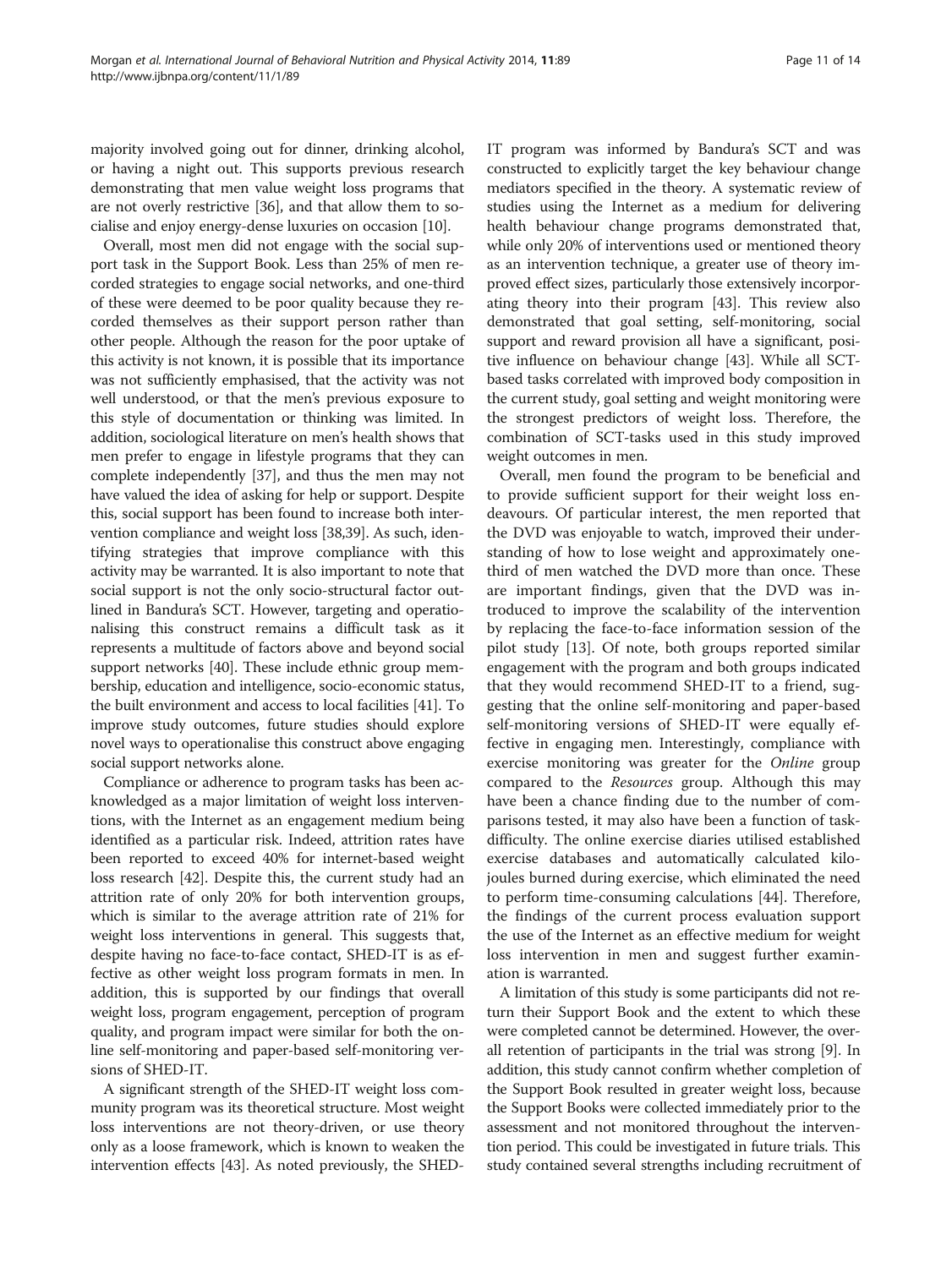<span id="page-11-0"></span>a community sample of men, comprehensive tailoring of intervention materials to appeal to men and use of an extensively validated behaviour change theory. Aside from assessments, the SHED-IT programs involved no face-toface contact and were considerably lower in intervention intensity than previous male-only weight loss studies [[9](#page-12-0)]. The current analyses allowed for a comprehensive process evaluation, which provides valuable information to inform the development of novel obesity treatment strategies that engage men.

Currently, there is a dearth of research regarding how to engage men in weight loss programs and how to create effective programs that are tailored to their interests. Although we have previously established the efficacy [[13](#page-12-0)] and effectiveness [[17](#page-12-0)] of the SHED-IT program, this was the first study to determine which program components were most strongly associated with success. In addition to informing future refinements of the program, the current findings may help to encourage and inform other weight loss interventions for men, which are urgently required [[5,9](#page-12-0)]. In summary, based on the findings of the current process evaluation, we make the following recommendations for the development of such interventions:

- 1. Face-to-face information sessions or tailored intervention components may not be required for men to feel sufficiently supported in weight loss programs. Despite being considerably lower in intensity than other programs, men felt that the Online and Resources-only modalities provided them with sufficient support to lose weight.
- 2. The quality of strategies (e.g. gender tailoring selection of behaviour change techniques,) and information in the resources may be more important for men than a particular treatment modality. Both the Online and Resources groups were equally satisfied with the program and would have recommended the program to their friends.
- 3. Goal setting and weekly weight tracking were found to be the key program components associated with success for men.
- 4. Men may require additional information, examples or strategies to be able to successfully set S.M.A.R.T. goals, particularly for dietary and physical activity behaviours.
- 5. Future studies should pay attention to men's initial weight loss expectations, particularly in the context of setting goals. Initially, approximately 25% of men who set a weight-related goal were aiming to lose more than the recommended  $\frac{1}{2}$  to 1 kg per week and 33% of men did not achieve their first target.
- 6. Despite being key behaviour change strategies outlined in Bandura's SCT [[18](#page-12-0)[,40\]](#page-13-0), setting social support strategies and rewards for success were not

associated with improved treatment outcomes for men. However, it is important to note that men experienced considerable conceptual confusion with the social support task, with approximately 50% of men listing themselves as their own social support.

- 7. For men, physical activity goals were predominantly related to accessible lifestyle activities such as walking/ increasing step counts. Future studies with men should include a strong focus on these activities, which do not require specialised knowledge or skills.
- 8. When trying to improve eating habits, the most common goal for men was to reduce junk food intake, particularly in the first month. Given the large proportion of men's energy intake that comes from non-essential foods [\[45\]](#page-13-0), this is an important finding and these goals could be encouraged in future programs

# Conclusion

Given the increasing prevalence of overweight and obesity in men and the lack of targeted weight loss interventions conducted in this population, the design and evaluation of effective and acceptable programs is imperative. There is a need for appealing and widely accessible programs for men and this process evaluation provides strong direction for the design of such trials. This study demonstrates that Bandura's SCT provides a useful framework to design weight loss interventions for men, and future studies should include a strong focus on self-regulatory behaviours such as self-monitoring and goal setting to enhance behaviour changes and improve treatment effects. Further investigation into the value that men place on social support during weight loss is warranted, with most men in the current study not complying with this aspect of the program. Overall, SHED-IT provides an effective medium for delivering a weight loss program tailored to men's preferences.

# Additional file

[Additional file 1: Table S1.](http://www.biomedcentral.com/content/supplementary/12966_2014_89_MOESM1_ESM.doc) Baseline characteristics of participants completing the intervention phase of the SHED-IT program. Table S2. Link between social support activities and the person providing support. Table S3. Inter-correlations among completion rates for the support book components. Table S4. The proportion of participants who reported using the nine weight loss tips to assist with weight loss.

#### Abbreviations

BMI: Body Mass Index; RCT: Randomised Controlled Trial; SCT: Social Cognitive Theory; SES: Socio-economic status; SHED-IT: Self-help, Exercise and Diet using Information Technology; SMART: Specific, measurable, attractive, realistic, time-targeted.

#### Competing interests

The authors declare that they have no competing interests.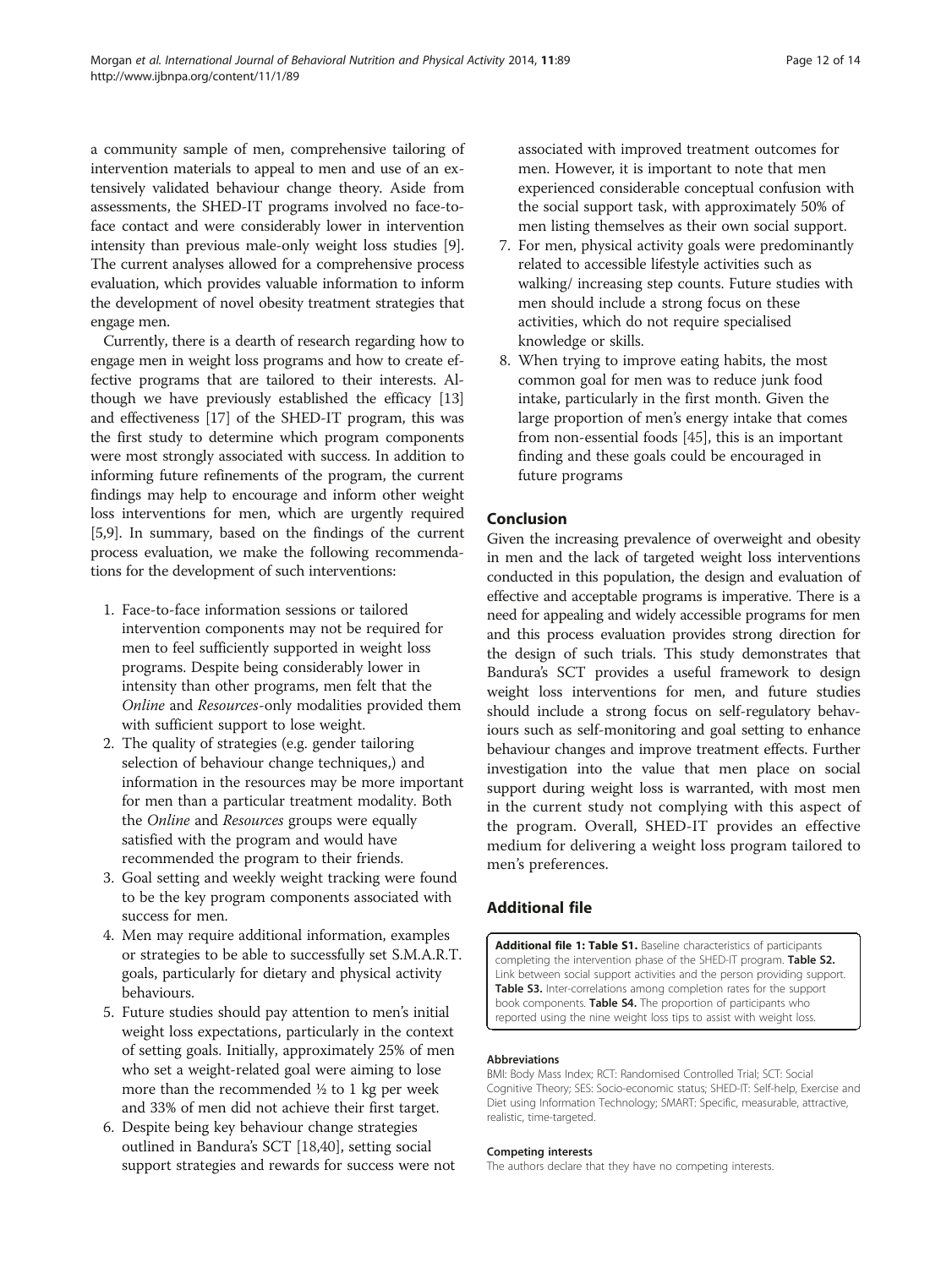#### <span id="page-12-0"></span>Authors' contributions

PJM, RC, CEC, RCP were responsible for identifying the research questions, design of the study, obtaining ethics approval, the acquisition of funding and overseeing study implementation. MDY contributed to development of intervention materials, recruiting participants and study implementation. HAS completed the statistical analysis for the current study. All authors were responsible for the drafting of this manuscript and have read and approved the final version.

#### Acknowledgements

The SHED-IT RCT is funded by a National Heart Foundation Grant-in-Aid (2010-2011). We would like to thank the participating men, Elroy Aguiar, James Dower, Bryana Melnik, Dana Williams, Alyce Cook, Trish Robson, Bronwyn Berthon, Ashlee Lucas, Roberta Asher, Sarah Costigan, Peter Nelson, Alecia Greig, Christine Young, Charlotte Bull, Amanda Williams, Erin Paul, Lachlan Collins, John Chambers and Glenys Chambers. The authors thank Professor Graham Giles of the Cancer Epidemiology Centre of the Cancer Council Victoria for permission to use the Dietary Questionnaire for Epidemiological Studies (Version 2), Melbourne: The Cancer Council Victoria, 1996. RCP is funded by a Senior Research Fellowship from the National Health and Medical Research Council of Australia. CEC is funded by a Career Development Award from the National Health and Medical Research Council of Australia.

#### Author details

<sup>1</sup> Priority Research Centre in Physical Activity and Nutrition, The University of Newcastle, Callaghan 2308, NSW, Australia. <sup>2</sup>School of Education, Faculty of Education and Arts, The University of Newcastle, Callaghan 2308, NSW, Australia. <sup>3</sup>Nutrition and Dietetics, School of Health Sciences, Faculty of Health and Medicine, The University of Newcastle, Callaghan 2308, NSW, Australia. <sup>4</sup>School of Biomedical Sciences and Pharmacy, Faculty of Health and Medicine, The University of Newcastle, Callaghan 2308, NSW, Australia.

#### Received: 26 November 2013 Accepted: 27 June 2014 Published online: 11 July 2014

#### References

- 1. Finucane MM, Stevens GA, Cowan MJ, Danaei G, Lin JK, Paciorek CJ, Singh GM, Gutierrez HR, Lu Y, Bahalim AN, Farzadfar F, Riley LM, Ezzati M: National, regional, and global trends in body-mass index since 1980: systematic analysis of health examination surveys and epidemiological studies with 960 country-years and 9.1 million participants. Lancet 2011, 377(9765):557–567.
- 2. World Health Organization: Obesity: preventing and managing the global epidemic. Geneva: Report of a WHO Consultation; 2000.
- 3. Beuther DA, Sutherland ER: Overweight, obesity, and incident asthma: a meta-analysis of prospective epidemiologic studies. Am J Respir Crit Care Med 2007, 175:661–666.
- 4. Lemon SC, Rosal MC, Zapka J, Borg A, Andersen V: Contributions of weight perceptions to weight loss attempts: differences by body mass index and gender. Body Image 2009, 6(2):90–96.
- 5. Pagoto SL, Schneider KL, Oleski JL, Luciani JM, Bodenlos JS, Whited MC: Male inclusion in randomized controlled trials of lifestyle weight loss interventions. Obesity 2012, 20(6):1234–1239.
- 6. Sabinsky MS, Toft U, Raben A, Holm L: Overweight men's motivations and perceived barriers towards weight loss. Eur J Clin Nutr 2007, 61:526–531.
- 7. Sherwood NE, Morton N, Jeffery RW, French SA, Neumark-Sztainer D, Falkner NH: Consumer preferences in format and type of community-based weight control programs. Am J Health Promot 1998, 13:12–18.
- 8. Wolfe BL, Smith JE: Different strokes for different folks: Why overweight Men Do Not seek weight loss treatment. Eat Disord 2002, 10:115–124.
- Young MD, Morgan PJ, Plotnikoff RC, Callister R, Collins CE: Effectiveness of male-only weight loss and weight loss maintenance interventions: a systematic review with meta-analysis. Obes Rev 2012, 13(5):393–408.
- 10. Morgan PJ, Warren JM, Lubans DR, Collins CE, Callister R: Engaging men in weight loss: experiences of men who participated in the male only SHED-IT pilot study. Obes Res Clin Pract 2011, 5(3):e239–e248.
- 11. Morgan PJ, Lubans DR, Collins CE, Warren JM, Callister R: 12-month outcomes and process evaluation of the SHED-IT RCT: an internet-based weight loss program targeting men. Obesity 2011, 19(1):142–151.
- 12. Oakley A, Strange V, Bonell C, Allen E, Stephenson J: Process evaluation in randomised controlled trials of complex interventions. Br Med J 2006, 332:413–416.
- 13. Morgan PJ, Lubans DR, Collins CE, Warren JM, Callister R: The SHED-IT randomized controlled trial: evaluation of an internet-based weight-loss program for men. Obesity 2009, 17(11):2025–2032.
- 14. Collins CE, Morgan PJ, Warren JM, Lubans DR, Callister R: Men participating in a weight-loss intervention are able to implement key dietary messages, but not those relating to vegetables or alcohol: the self-help, exercise and diet using internet technology (SHED-IT) study. Public Health Nutr 2011, 14(1):168–175.
- 15. Lubans DR, Morgan PJ, Collins CE, Warren JM. Callister R: Exploring the mechanisms of weight loss in the SHED-IT intervention for overweight men: a mediation analysis. Int J Behav Nutr Phys Act 2009, 6(76):1-8.
- 16. Morgan PJ, Collins CE, Plotnikoff RC, McElduff P, Burrows T, Warren JM, Young MD, Berry N, Saunders KL, Aguiar EJ, Callister R: The SHED-IT community trial study protocol: a randomised controlled trial of weight loss programs for overweight and obese men. BMC Public Health 2010,  $10(701) \cdot 1 - 11$
- 17. Morgan PJ, Callister R, Collins CE, Plotnikoff RC, Young MD, Berry N, McElduff P, Burrows T, Aguiar EJ: The SHED-IT community trial: a randomized controlled trial of internet- and paper-based weight loss programs tailored for overweight and obese men. Ann Behav Med 2013, 45(2):139–152.
- 18. Bandura A: Social foundations of thought and action: a social cognitive theory. Englewood Cliffs, NJ: Prentice-Hall; 1986.
- 19. Bandura A: Self-efficacy: The exercise of control. New York, NY: W.H. Freeman; 1997.
- 20. World Health Organization (WHO): Waist circumference and waist-hip ratio: report of a WHO expert consultation. Geneva, Switzerland: WHO; 2008.
- 21. Gibson AL, Holmes JC, Desautels RL, Edmonds LB, Nuudi L: Ability of new octapolar bioimpedance spectroscopy analyzers to predict 4 component-model percentage body fat in Hispanic, black, and white adults. Am J Clin Nutr 2008, 87(2):332–338.
- 22. Australian Bureau of Statistics: Socio-economic indexes for areas (SEIFA) Australia- 2006: postal areas, index of relative socio-economic advantage and disadvantage. Canberra: Commonwealth of Australia; 2008. ABS catalogue 2033.0.55.001.
- 23. Collins CE, Boggess MM, Watson JF, Guest M, Duncanson K, Pezdirc K, Rollo M, Hutchesson MJ, Burrows T: Reproducibility and comparative validity of a food frequency questionnaire for adults. Clin Nutr. In press; Accepted September, 2013.
- 24. Baum CL II, Ruhm CJ: Age, socioeconomic status and obesity growth. J Health Econ 2009, 28:635-648.
- 25. Morgan PJ, Lubans DR, Callister R, Okely AD, Burrows TL, Fletcher R, Collins CE: The 'healthy dads, healthy Kids' randomized controlled trial: efficacy of a healthy lifestyle program for overweight fathers and their children. Int J Obes 2011, 35(3):436–447.
- 26. Morgan PJ, Collins CE, Plotnikoff RC, Callister R, Burrows T, Fletcher R, Okely AD, Young MD, Miller A, Lloyd AB, Cook AT, Cruickshank J, Saunders KL, Lubans DR: The 'Healthy Dads, Healthy Kids' community randomized controlled trial: A community-based healthy lifestyle program for fathers and their children. Preventive Medicine 2014, 61:90–99.
- 27. Michie S, Abraham C, Whittington C, McAteer J, Gupta S: Effective techniques in healthy eating and physical activity interventions: a meta-regression. Health Psychol 2009, 28(6):690–701.
- 28. Pearson ES: Goal setting as a health behavior change strategy in overweight and obese adults: a systematic literature review examining intervention components. Patient Educ Couns 2012, 87:32–42.
- 29. Anderson ES, Wojcik JR, Winett RA, Williams DM: Social-cognitive determinants of physical activity: The influence of social support, self-efficacy, outcome expectations, and self-regulation among participants in a church-based health promotion study. Health Psychol 2006, 25(4):510–520.
- 30. Anderson-Bill ES, Winett RA, Wojcik JR: Social cognitive determinants of nutrition and physical activity among Web-health users enrolling in an online intervention: the influence of social support, self-efficacy, outcome expectations, and self-regulation. J Med Internet Res 2011, 13(1):19-19.
- 31. Anderson-Bill ES, Winett RA, Wojcik JR, Williams DM: Aging and the social cognitive determinants of physical activity behavior and behavior change: evidence from the guide to health trial. J Aging Res 2011, 2011:1–11.